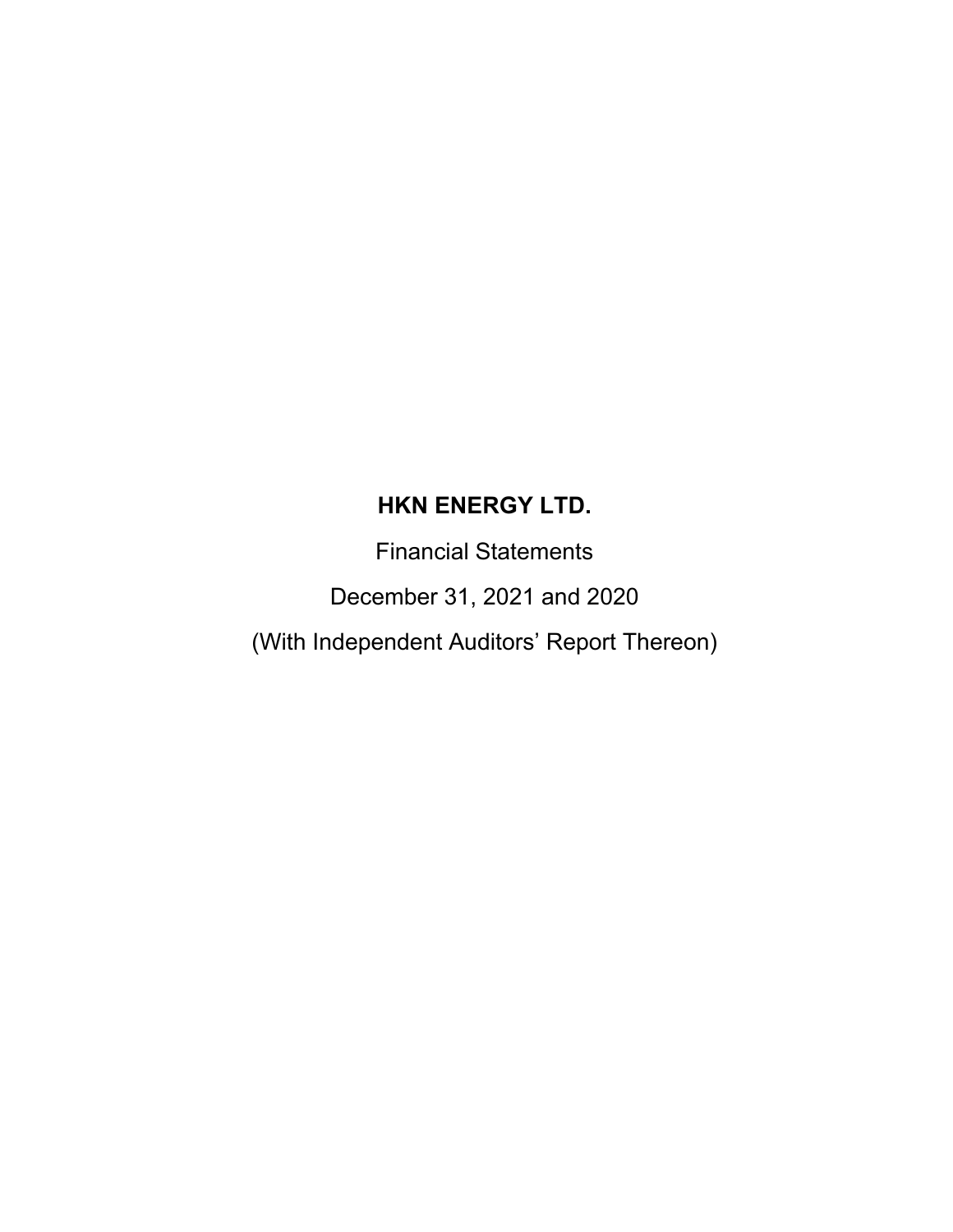

KPMG LLP Suite 1400 2323 Ross Avenue Dallas, TX 75201-2721

#### **Independent Auditors' Report**

Board of Directors HKN Energy Ltd.:

#### **Report on the Audit of the Financial Statements**

#### *Opinion*

We have audited the financial statements of HKN Energy Ltd. (the Company), which comprise the statements of financial position as of December 31, 2021 and 2020, and the related statements of comprehensive income (loss), changes in equity, and cash flows for the years then ended, and the related notes to the financial statements.

In our opinion, the accompanying financial statements present fairly, in all material respects, the financial position of the Company as of December 31, 2021 and 2020, and its financial performance and its cash flows for the years then ended in accordance with International Financial Reporting Standards as issued by the International Accounting Standards Board.

#### *Basis for Opinion*

We conducted our audits in accordance with auditing standards generally accepted in the United States of America (GAAS). Our responsibilities under those standards are further described in the Auditors' Responsibilities for the Audit of the Financial Statements section of our report. We are required to be independent of the Company and to meet our other ethical responsibilities, in accordance with the relevant ethical requirements relating to our audits. We believe that the audit evidence we have obtained is sufficient and appropriate to provide a basis for our audit opinion.

#### *Responsibilities of Management for the Financial Statements*

Management is responsible for the preparation and fair presentation of the financial statements in accordance with International Financial Reporting Standards as issued by the International Accounting Standards Board, and for the design, implementation, and maintenance of internal control relevant to the preparation and fair presentation of financial statements that are free from material misstatement, whether due to fraud or error.

In preparing the financial statements, management is required to evaluate whether there are conditions or events, considered in the aggregate, that raise substantial doubt about the Company's ability to continue as a going concern for one year after the date that the financial statements are available to be issued.

#### *Auditors' Responsibilities for the Audit of the Financial Statements*

Our objectives are to obtain reasonable assurance about whether the financial statements as a whole are free from material misstatement, whether due to fraud or error, and to issue an auditors' report that includes our opinion. Reasonable assurance is a high level of assurance but is not absolute assurance and therefore is not a guarantee that an audit conducted in accordance with GAAS will always detect a material misstatement when it exists. The risk of not detecting a material misstatement resulting from fraud is higher than for one resulting from error, as fraud may involve collusion, forgery, intentional omissions, misrepresentations, or the override of internal control. Misstatements are considered material if there is a substantial likelihood that, individually or in the aggregate, they would influence the judgment made by a reasonable user based on the financial statements.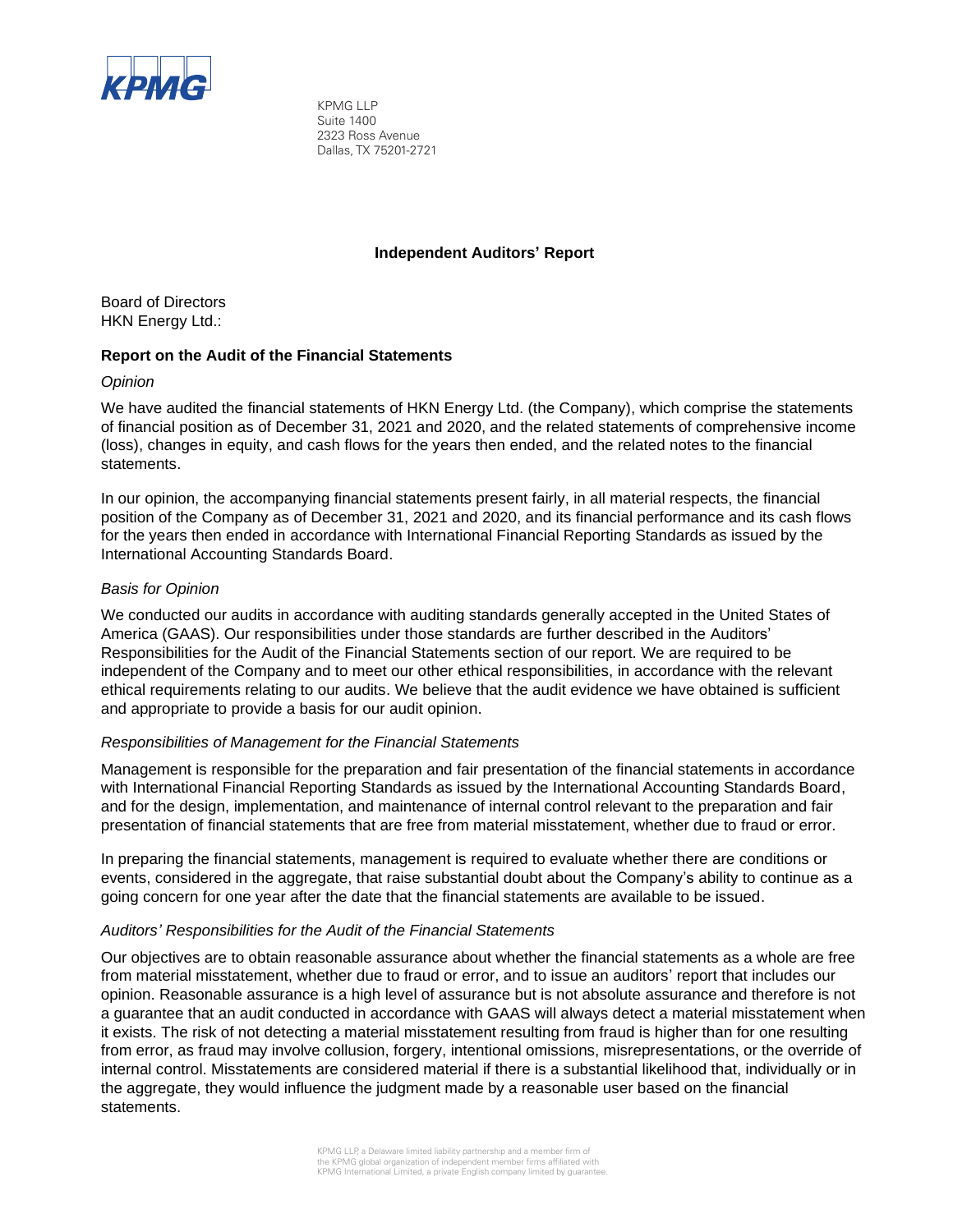

In performing an audit in accordance with GAAS, we:

- Exercise professional judgment and maintain professional skepticism throughout the audit.
- Identify and assess the risks of material misstatement of the financial statements, whether due to fraud or error, and design and perform audit procedures responsive to those risks. Such procedures include examining, on a test basis, evidence regarding the amounts and disclosures in the financial statements.
- Obtain an understanding of internal control relevant to the audit in order to design audit procedures that are appropriate in the circumstances, but not for the purpose of expressing an opinion on the effectiveness of the Company's internal control. Accordingly, no such opinion is expressed.
- Evaluate the appropriateness of accounting policies used and the reasonableness of significant accounting estimates made by management, as well as evaluate the overall presentation of the financial statements.
- Conclude whether, in our judgment, there are conditions or events, considered in the aggregate, that raise substantial doubt about the Company's ability to continue as a going concern for a reasonable period of time.

We are required to communicate with those charged with governance regarding, among other matters, the planned scope and timing of the audit, significant audit findings, and certain internal control related matters that we identified during the audit.



Dallas, Texas March 28, 2022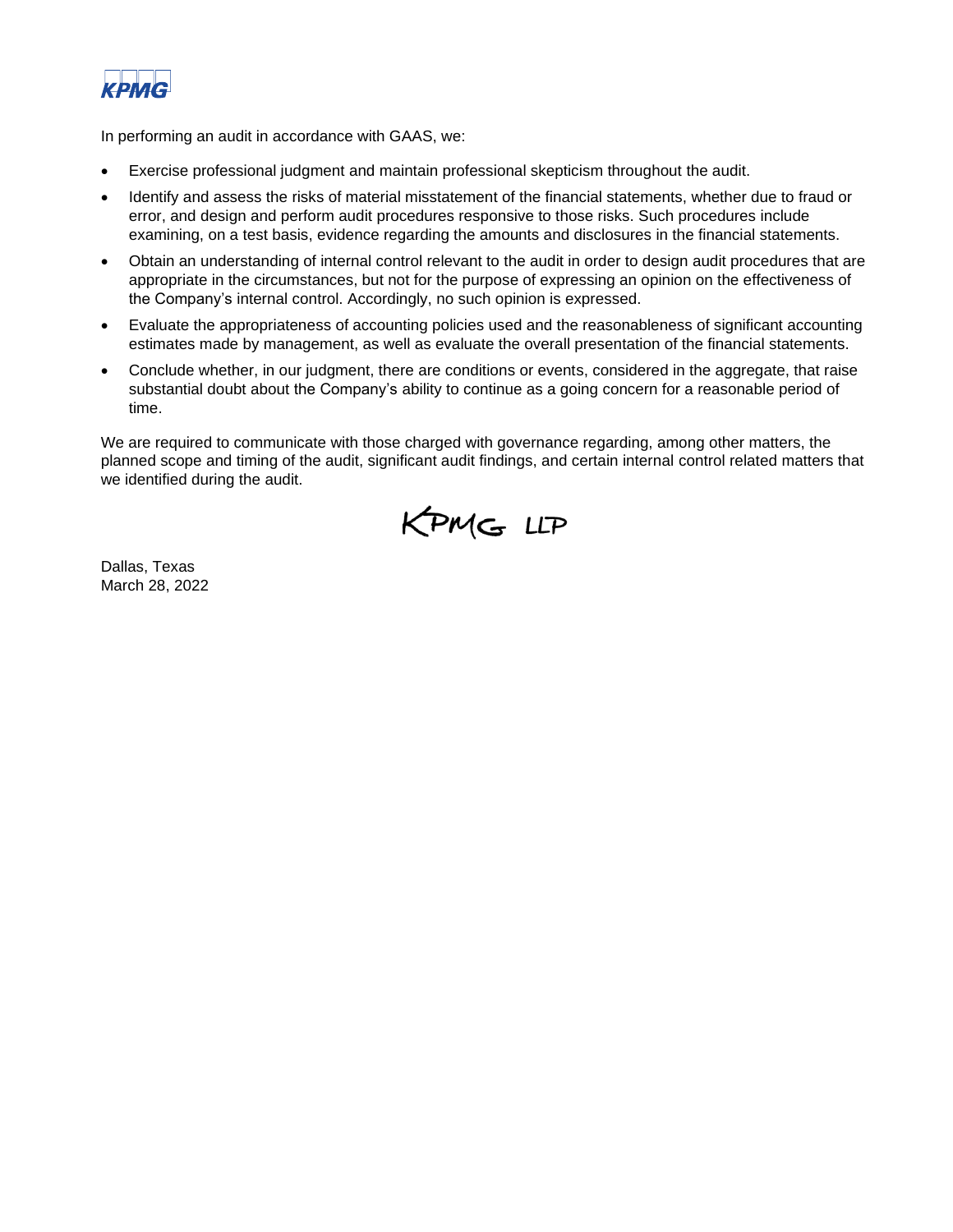#### Statements of Financial Position

December 31, 2021 and 2020

*In thousands of US dollar*

|                                               |             | December 31, | December 31, |
|-----------------------------------------------|-------------|--------------|--------------|
|                                               | <b>Note</b> | 2021         | 2020         |
| <b>ASSETS</b>                                 |             |              |              |
| <b>Non-current assets</b>                     |             |              |              |
| Property and equipment - oil properties (net) | 7           | 435,228      | 401,475      |
| Other property and equipment (net)            | 8           | 4,017        | 4,527        |
| Trade and other receivables                   | 10          |              | 27,900       |
| <b>Total non-current assets</b>               |             | 439,245      | 433,902      |
| <b>Current assets</b>                         |             |              |              |
| Inventory                                     | 9           | 9,505        | 14,013       |
| Prepaid expenses                              |             | 615          | 358          |
| Trade and other receivables                   | 10          | 137,108      | 63,455       |
| Intercompany receivables                      | 19          | 122          | 75           |
| Cash and cash equivalents                     | 11          | 177,628      | 83,309       |
| Restricted cash                               | 11          | 7,163        | 6,789        |
| <b>Total current assets</b>                   |             | 332,141      | 167,999      |
|                                               |             |              |              |
| <b>TOTAL ASSETS</b>                           |             | 771,386      | 601,901      |
| <b>EQUITY AND LIABILITIES</b>                 |             |              |              |
| <b>Equity</b>                                 |             |              |              |
| Share capital                                 |             | 1            | 1            |
| Additional paid-in capital                    |             | 539,937      | 540,198      |
| Retained earnings (accumulated deficit)       |             | 12,678       | (125, 564)   |
| <b>Total equity</b>                           |             | 552,616      | 414,635      |
| <b>Non-current liabilities</b>                |             |              |              |
| Trade and other payables                      | 13          |              | 6,277        |
| Debt (net of issuance costs and fees)         | 14          | 143,362      | 134,553      |
| Lease liabilities                             | 15          | 416          | 686          |
| Decommissioning provisions                    | 16          | 8,939        | 6,316        |
| <b>Total non-current liabilities</b>          |             | 152,717      | 147,832      |
| <b>Current liabilities</b>                    |             |              |              |
| Trade and other payables                      | 13          | 62,284       | 35,745       |
| Debt                                          | 14          | 3,500        |              |
| Lease liabilities                             | 15          | 269          | 3,689        |
| <b>Total current liabilities</b>              |             | 66,053       | 39,434       |
|                                               |             |              |              |
| <b>Total liabilities</b>                      |             | 218,770      | 187,266      |
| <b>TOTAL EQUITY AND LIABILITIES</b>           |             | 771,386      | 601,901      |
|                                               |             |              |              |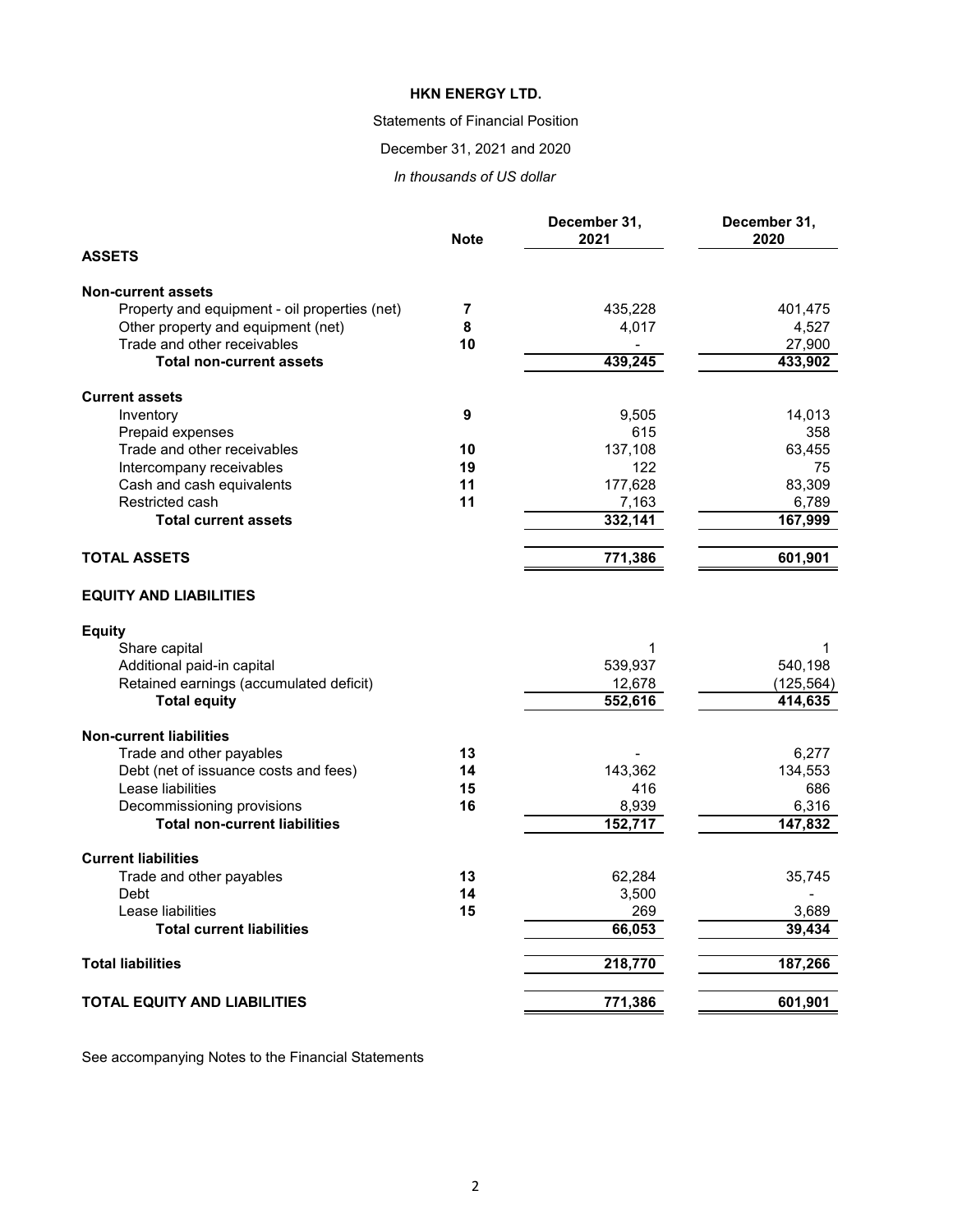# Statements of Comprehensive Income (Loss)

Years ended December 31, 2021 and 2020

## *In thousands of US dollar*

| <b>Note</b> | 2021      | 2020      |
|-------------|-----------|-----------|
|             |           |           |
| 3           | 271,869   | 122,813   |
|             | 33,248    | 38,524    |
|             | 6,566     | 4,635     |
|             | 63,612    | 54,924    |
| 4           | 103,426   | 98,083    |
|             | 168,443   | 24,730    |
| 5           | 16,345    | 21,284    |
|             | 152,098   | 3,446     |
| 6, 14       | 34        | 282       |
| 6, 14       | (13, 811) | (12, 734) |
| 6, 17       |           | (1,953)   |
| 6           | (79)      | (65)      |
|             | 138,242   | (11, 024) |
|             |           |           |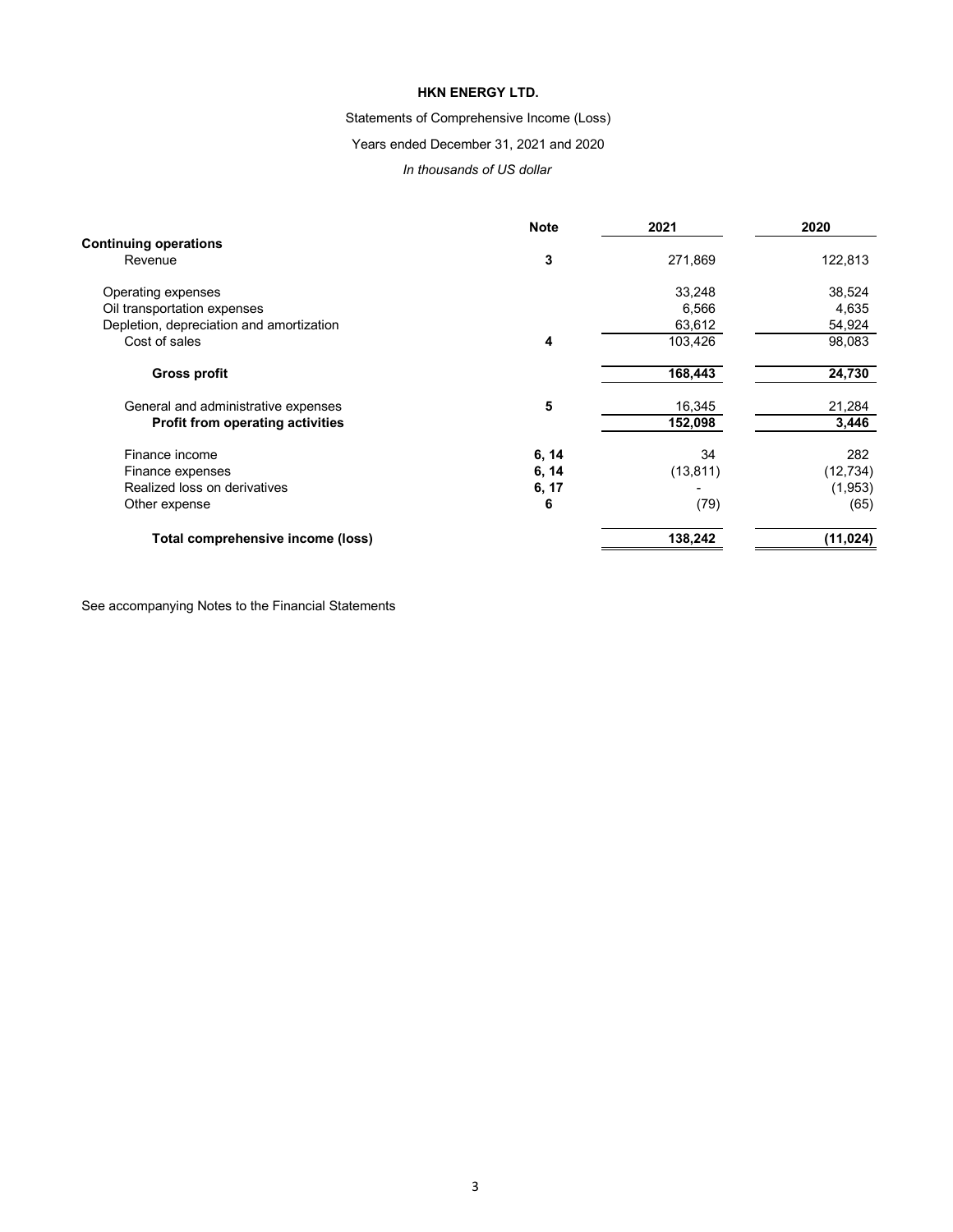#### Cash Flow Statements

## Years ended December 31, 2021 and 2020

## *In thousands of US dollar*

|                                                                           | <b>Note</b> | 2021      | 2020      |
|---------------------------------------------------------------------------|-------------|-----------|-----------|
| <b>OPERATING ACTIVITIES</b>                                               |             |           |           |
| Profit/(loss) before income tax                                           |             | 138,242   | (11, 024) |
| Adjustments to add non-cash items:                                        |             |           |           |
| Depreciation, depletion and amortization                                  | 7, 8, 16    | 63,612    | 54,924    |
| Finance income and expenses                                               | 6           | 13,777    | 12,452    |
| Changes in working capital and provisions:                                |             |           |           |
| Trade and other receivables                                               | 10          | (50, 189) | (1,747)   |
| Intercompany receivables                                                  |             | (47)      | (41)      |
| Prepaid expenses                                                          |             | (257)     | 858       |
| Trade and other payables                                                  | 13          | 15,538    | (634)     |
| Cash from operating activities                                            |             | 180,676   | 54,788    |
| Interest received                                                         |             | 32        | 394       |
| Interest paid                                                             | 14          | (14, 226) | (12, 205) |
| Net cash from operating activities                                        |             | 166,482   | 42,977    |
| <b>INVESTING ACTIVITIES</b>                                               |             |           |           |
| Purchases of property and equipment                                       | 7,9         | (79, 770) | (68, 697) |
| Net cash used in investing activities                                     |             | (79, 770) | (68, 697) |
| <b>FINANCING ACTIVITIES</b>                                               |             |           |           |
| Proceeds from debt, net of fees                                           | 14          | 11,500    | 37,059    |
| Debt issuance costs                                                       | 14          |           | (992)     |
| Payments of lease liabilities                                             | 15          | (3,258)   | (3,320)   |
| Shareholders' distributions                                               | 12          | (261)     |           |
| Net cash from financing activities                                        |             | 7,981     | 32.747    |
|                                                                           |             |           |           |
| Net increase in cash and cash equivalents, and restricted cash            |             | 94,693    | 7,027     |
| Cash and cash equivalents, and restricted cash at beginning of the period |             | 90,098    | 83,071    |
| Cash and cash equivalents, and restricted cash at end of the period       | 11          | 184,791   | 90,098    |
| Of which restricted cash                                                  | 11          | 7,163     | 6,789     |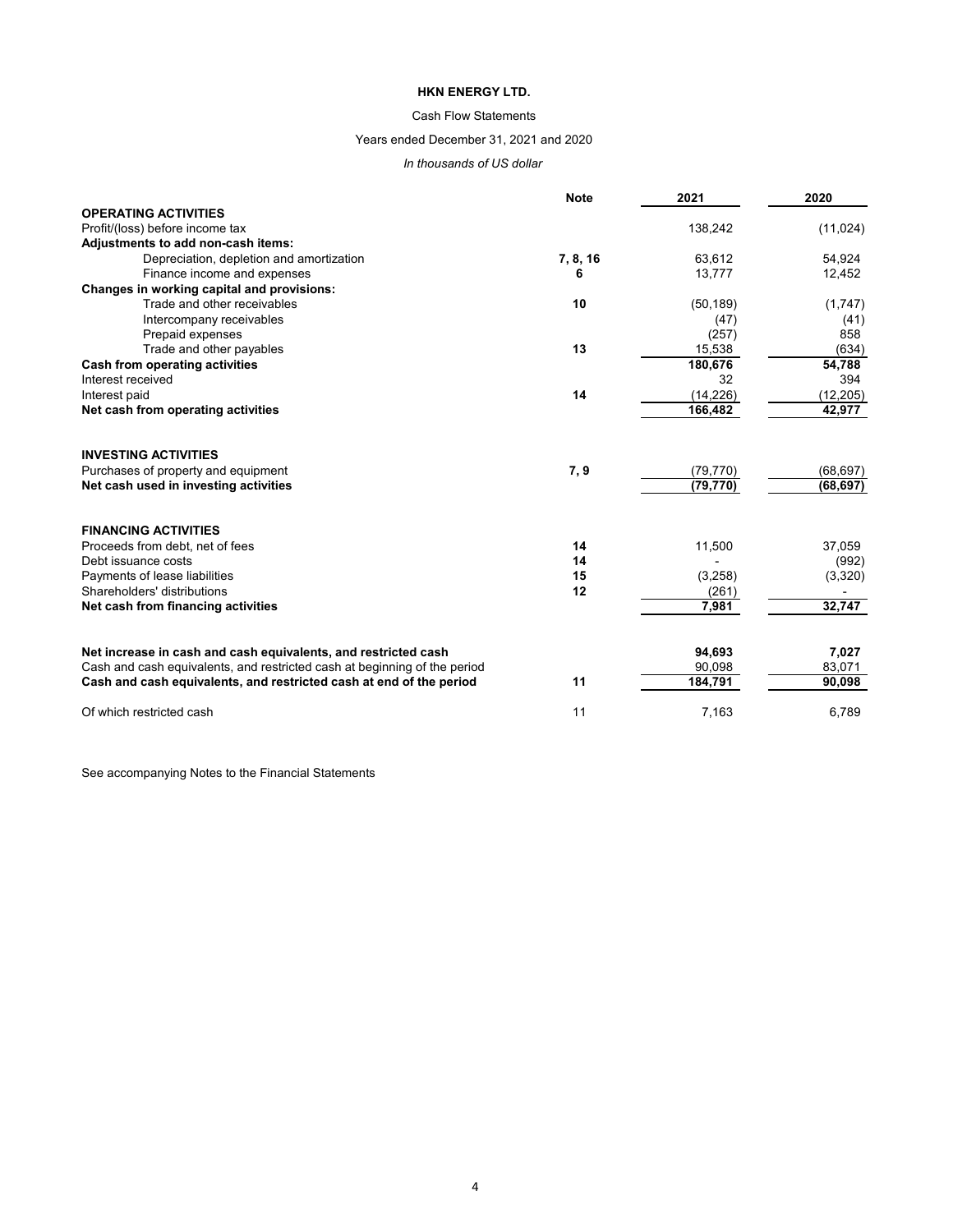## Statements of Changes in Equity

#### Years ended December 31, 2021 and 2020

#### *In thousands of US dollar*

|                                                         | <b>Note</b> | <b>Share capital</b> | Additional paid-<br>in capital | <b>Retained earnings</b><br>(accumulated deficit) | <b>Total equity</b> |
|---------------------------------------------------------|-------------|----------------------|--------------------------------|---------------------------------------------------|---------------------|
| Total equity as of January 1, 2020                      |             |                      | 540,198                        | (114, 540)                                        | 425,659             |
| Loss for the period allocated to Class A shareholders   | 12          |                      |                                | (7, 468)                                          | (7, 468)            |
| Loss for the period allocated to Class B shareholders   | 12          |                      |                                | (3, 556)                                          | (3, 556)            |
| <b>Total comprehensive loss</b>                         |             |                      |                                | (11, 024)                                         | (11, 024)           |
| Total equity as of December 31, 2020                    |             |                      | 540,198                        | (125, 564)                                        | 414,635             |
| Total equity as of January 1, 2021                      |             |                      | 540,198                        | (125, 564)                                        | 414,635             |
| Shareholders' distributions                             | $12 \,$     |                      | (261)                          |                                                   | (261)               |
| Profit for the period allocated to Class A shareholders | 12          |                      |                                | 93,654                                            | 93,654              |
| Profit for the period allocated to Class B shareholders | 12          |                      |                                | 44,588                                            | 44,588              |
| Total comprehensive income                              |             |                      |                                | 138,242                                           | 138,242             |
| Total equity as of December 31, 2021                    |             |                      | 539,937                        | 12,678                                            | 552,616             |

At December 31, 2021 and 2020, there were 5,000,000 common shares authorized at a \$0.01 par value, with 33,250 Class A shares and 15,830 Class B shares issued and outstanding. As of December 31, 2021, the Company held no treasury shares.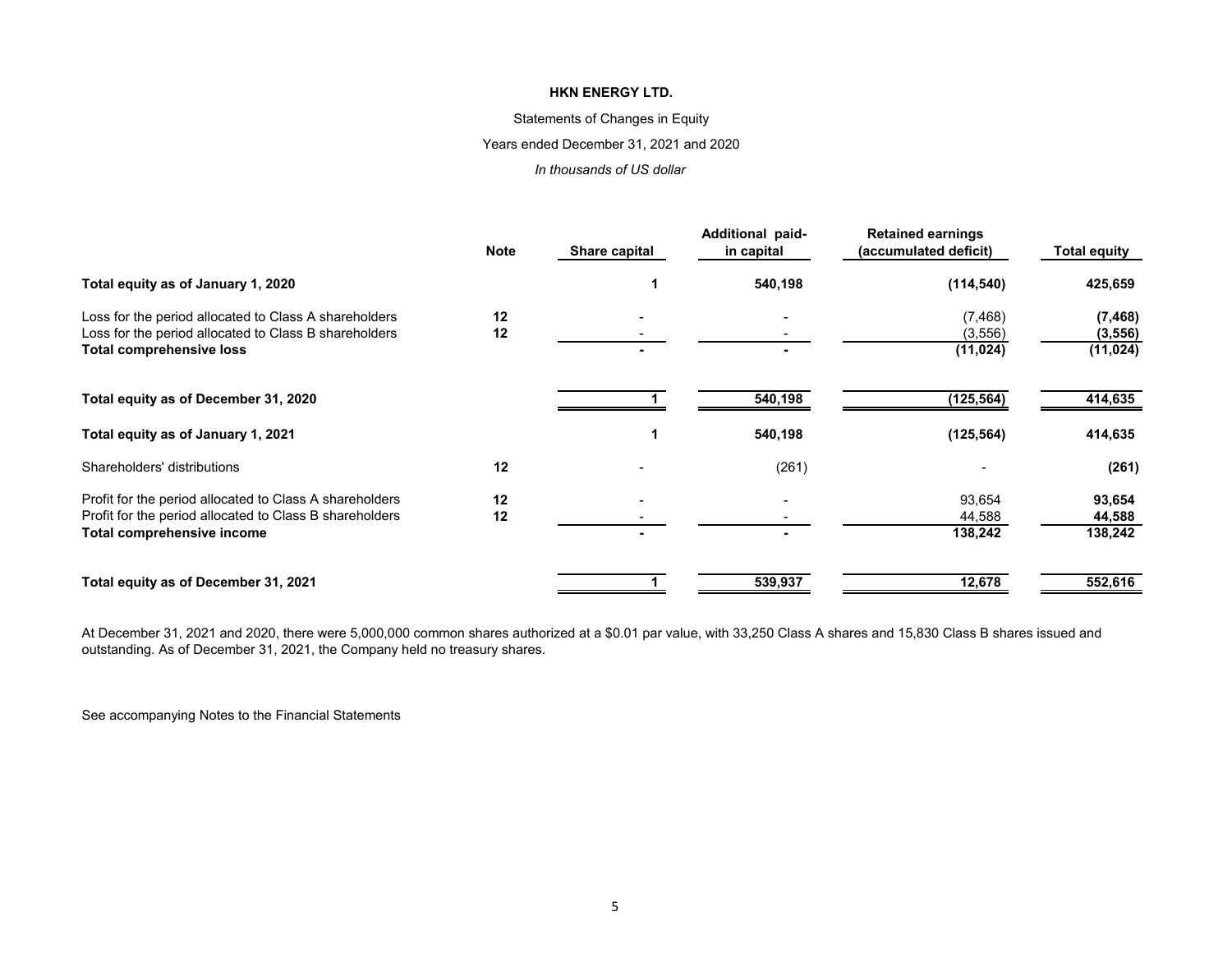Notes to Financial Statements December 31, 2021 and 2020

## **(1) Nature of Operations**

HKN Energy Ltd. (HKN Energy or the Company) is incorporated in the Cayman Islands. The registered office is at 133 Elgin Avenue, George Town, Grand Cayman. The principal activity of the Company is the exploration, development, and production of oil and natural gas in the Kurdistan Region of Iraq ("Kurdistan"). HKN Energy's parent entities are HKN Energy III Ltd. (owner of Class A Shares) and HKN Energy II Ltd. (owner of Class B Shares). The parent entity of HKN Energy III Ltd. and HKN Energy II Ltd. is HKN Holding II (UK) Ltd. HKN Energy's ultimate parent is HKN Energy II, LP.

In November 2007, HKN Energy entered into a Production Sharing Contract ("PSC") with the Kurdistan Regional Government ("KRG") for the Sarsang block in northern Kurdistan. A joint operating agreement (JOA) between HKN Energy and TEPKRI Sarsang A/S (formerly Maersk Oil Kurdistan A/S) (Total) governs joint operations in the Sarsang block. Under the Sarsang PSC, HKN Energy and Total (together, the Contractor entities) bear the risks and costs of exploration, development, and production activities at their respective working interest percentages. HKN Energy has a working and production sharing interest (PSC interest) of 77.5% and 62%, respectively, and Total has a working and PSC interest of 22.5% and 18%, respectively. The remaining 20% of the production sharing interest per the PSC is retained by the KRG. Proceeds from the sale of crude oil and gas is distributed among the contractor entities and the KRG as follows:

(a) The KRG is entitled to royalties of 10% of production from the Contract Area, in cash or in kind. The remaining production is referred to as available crude oil or available gas,

(b) Each contractor entity is entitled to recover costs incurred in the conduct of petroleum operations in the amount of their working interest applied to 43% of all available production,

(c) Each contractor entity's share of remaining petroleum revenues (profit petroleum) is equal to the amount of their PSC interest applied to a range of 15% to 35%, based upon an "R" factor where "R" equals cumulative revenues divided by cumulative costs,

(d) Each contractor entity is required to pay 20% of their profit petroleum entitlement to the KRG as a capacity building fund payment.

The Company's revenue entitlement percentage of Sarsang block crude oil sales proceeds for the years ended December 31, 2021 and 2020 was 38.9%.

The Company faces specific risks related to doing business in Kurdistan as a result of the historical, legal, and financial position of the KRG and its relationships with the Federal Government of Iraq and other neighboring countries. These include, but are not limited to, the following risks and uncertainties.

• In 2012, the then Federal Minister of Oil (MoO) filed suit against the Kurdistan Regional Government (KRG) seeking a judgement ordering the KRG to turn over oil produced in the Kurdistan Region to the Federal MoO and further alleged that the KRG's administration of its oil sector was violative of the Iraqi Constitution. On February 15, 2022, the Federal Supreme Court of Iraq issued a ruling that the Kurdistan Oil and Gas Law is unconstitutional, instructed the KRG to hand over all oil production from areas located in Kurdistan to the Federal Government of Iraq and that the Federal Government of Iraq has the right to pursue the invalidation of the KRG's production sharing contracts. HKN was not a party to the litigation, and it is unclear how the KRG and the Federal Government of Iraq will take action on the ruling. HKN has not experienced any change in its operations as a result of this ruling and has been instructed to continue its operations by the KRG. HKN has received payments for oil sales from the KRG and extended its sales contract with the KRG subsequent to the Federal Supreme Court of Iraq ruling. HKN will continue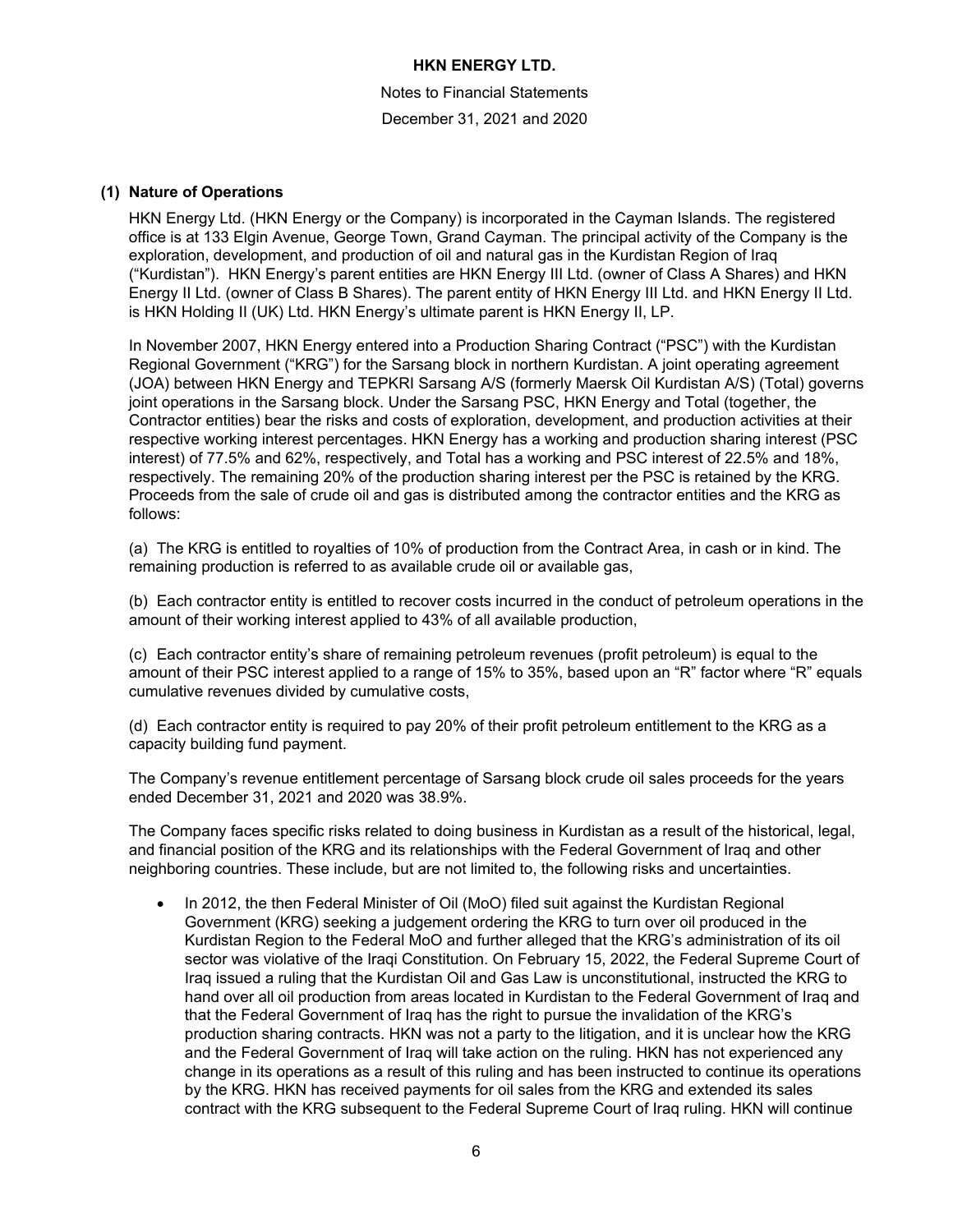Notes to Financial Statements December 31, 2021 and 2020

to monitor the situation. The Company cannot currently estimate the potential implications, if any, of this ruling but it could materially impact future operations and financial results.

• There has been a historical precedent of delinquent payments made to oil and gas producers in the region from the KRG. See further discussion on collectability of these receivables in note 2(e)(ii) and note 20.

## **(2) Summary of Significant Accounting Policies**

#### *(a) Statement of Compliance*

The financial statements for the periods ended December 31, 2021 and 2020 have been prepared in accordance with International Financial Reporting Standards ("IFRS") as adopted by the International Accounting Standards Board ("IASB"). The financial statements were authorized for issuance by management on March 28, 2022.

## *(b) Basis of Accounting*

The financial statements have been prepared under the historical cost basis, with the exception of derivatives which are recognized at fair value on a recurring basis. The principal accounting policies adopted are set out below.

## *(c) Going Concern*

The Company regularly evaluates its financial position, cash flow forecasts and its compliance with financial covenants through financial modeling and assessing the model outputs from multiple scenarios with different oil price, production, expenditure and cash receipt variables. The Company has unrestricted cash balances totaling \$177.6 million at December 31, 2021 and is significantly above the minimum requirements with regard to equity ratio and minimum liquidity covenant. The Company's financial forecasts and models incorporating downside cases with regard to oil prices and cash receipts show sufficient financial resources to continue as a Going Concern for the foreseeable future.

## *(d) Joint Arrangements*

The Company is engaged in oil and gas exploration, development and production through an unincorporated joint arrangement, which is classified as a joint operation in accordance with IFRS 11 *Joint Arrangements*. In its financial statements, the Company accounts for its share of the related revenues in accordance with the distribution of oil sales proceeds required under the Sarsang PSC (see note 1). The Company accounts for its share of the expenses, assets and liabilities based on its working interest, which reflects the Company's contractual rights under the arrangement. In addition, where the Company acts as operator to the joint operation, the gross liabilities and receivables (including amounts due to or from non-operating partner) of the joint operation are included in the Company's statement of financial position (see notes 10 and 13).

## *(e) Use of Judgments and Estimates*

In preparing these financial statements, management has made judgments and estimates that affect the application of the Company's accounting policies and the reported amounts of assets, liabilities, income and expenses. The estimates and associated assumptions are based on historical experience and other factors that are considered to be relevant. Actual results may differ from these estimates.

Estimates and underlying assumptions are reviewed on an ongoing basis. Revisions to estimates are recognized prospectively.

## *(i) Judgments*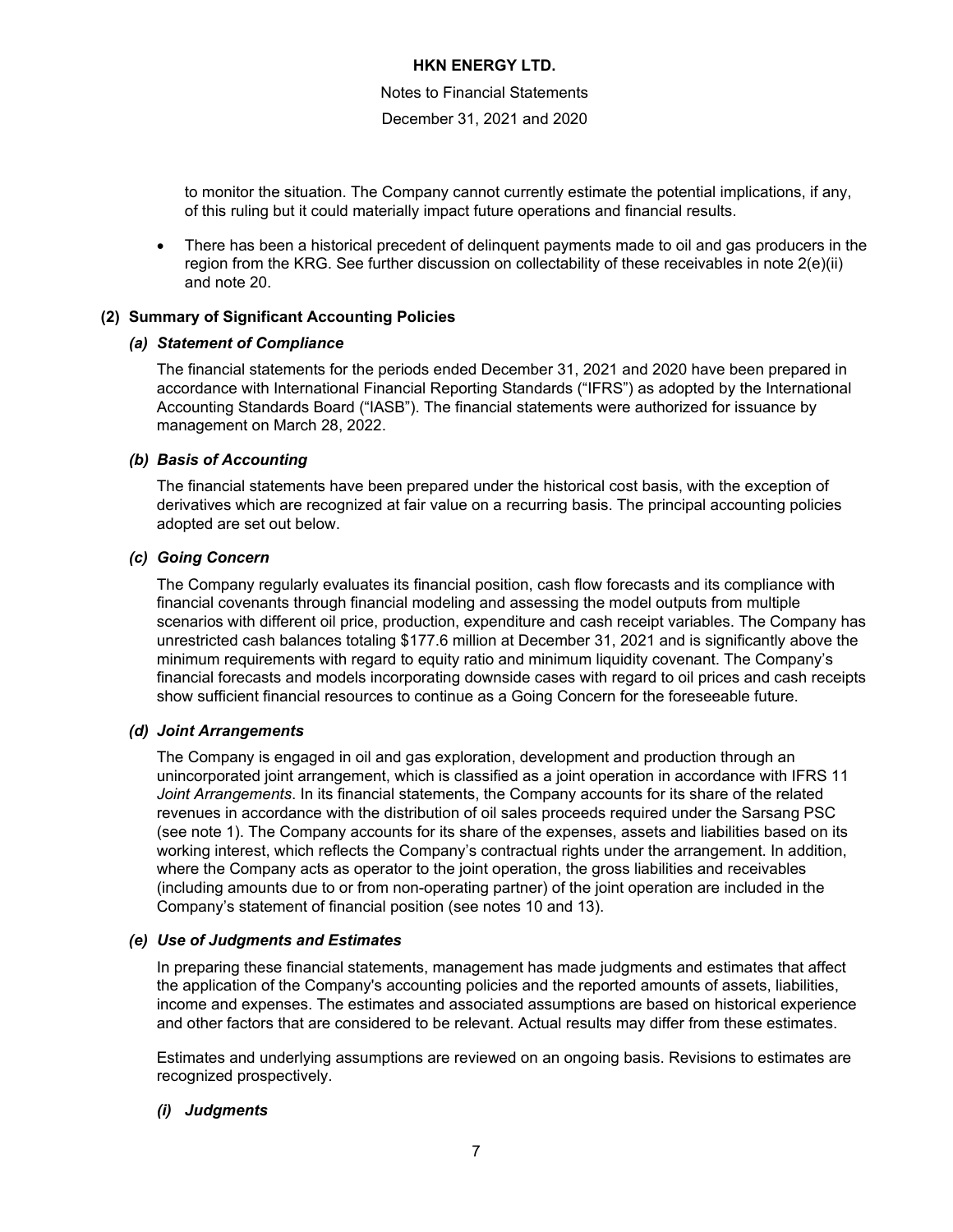Notes to Financial Statements December 31, 2021 and 2020

The following are the critical judgments, apart from those involving estimations (which are presented separately below), that management has made that have the most significant effect on the amounts recognized in the financial statements.

#### **Revenue Recognition**

The recognition of revenue is considered to be a key accounting judgment. In order for a contract to exist and be in the scope of IFRS 15, it has to be probable that the Company will collect the consideration to which it will be entitled in exchange for the goods or services that will be transferred to the customer. The assessment of whether collection of consideration from the KRG is probable is based on management's evaluation of the reliability of the KRG's payments to the international oil companies ("IOCs") operating in Kurdistan.

See further information regarding revenue recognition in note 2(g).

## *(ii) Assumptions and Estimation Uncertainties*

Information about assumptions and estimation uncertainties at December 31, 2021 and 2020 that have a significant risk of resulting in a material adjustment to the carrying amounts of assets and liabilities in the next financial year is included in the following areas:

## **Measurement and recognition of non-current oil sales receivables**

In March 2020, the KRG informed the Company and other IOCs in Kurdistan that payments for sales from November 2019 to February 2020 would be deferred. See note 20 for further discussion.

While the Company expects to recover the full outstanding balance from the KRG, the Company determined it was appropriate to evaluate on a quarterly basis the need to present a portion of the outstanding receivables from oil sales as non-current. Due to uncertainty about the timing of supplemental payments (see note 20), Management uses judgment in determining the assumptions for the non-current receivable calculation, based on observed market data, existing market conditions and forward-looking estimates on a quarterly basis. As of December 31, 2021, management determined that the full outstanding receivables balance for the overdue invoices should be presented as current. As of December 31, 2020, management determined it was appropriate to present a portion of the outstanding receivables from oil sales as non-current.

## **Impairment of oil properties**

In line with the Company's accounting policy on impairment (see note  $2(j)$ ), management performs an impairment indicator evaluation at the end of each reporting period. If external or internal indicators of impairment are identified, management performs an impairment review of the Company's oil properties. The key assumptions used in the impairment review are subject to change based on market trends and economic conditions.

The Company's sole cash generating unit at December 31, 2021 and 2020 was the Sarsang block with a carrying value of \$435.2 million and \$401.5 million, respectively. The Company performed an impairment indicator evaluation as of December 31, 2021 and 2020 considering the impact of COVID-19, oil price decline in 2020, oil price recovery in 2021, potential changes to future development plans and actions to preserve liquidity. The potential impact of such factors together with other possible changes to key assumptions and available mitigating actions, showed that no impairment indicators arose at December 31, 2021 or 2020.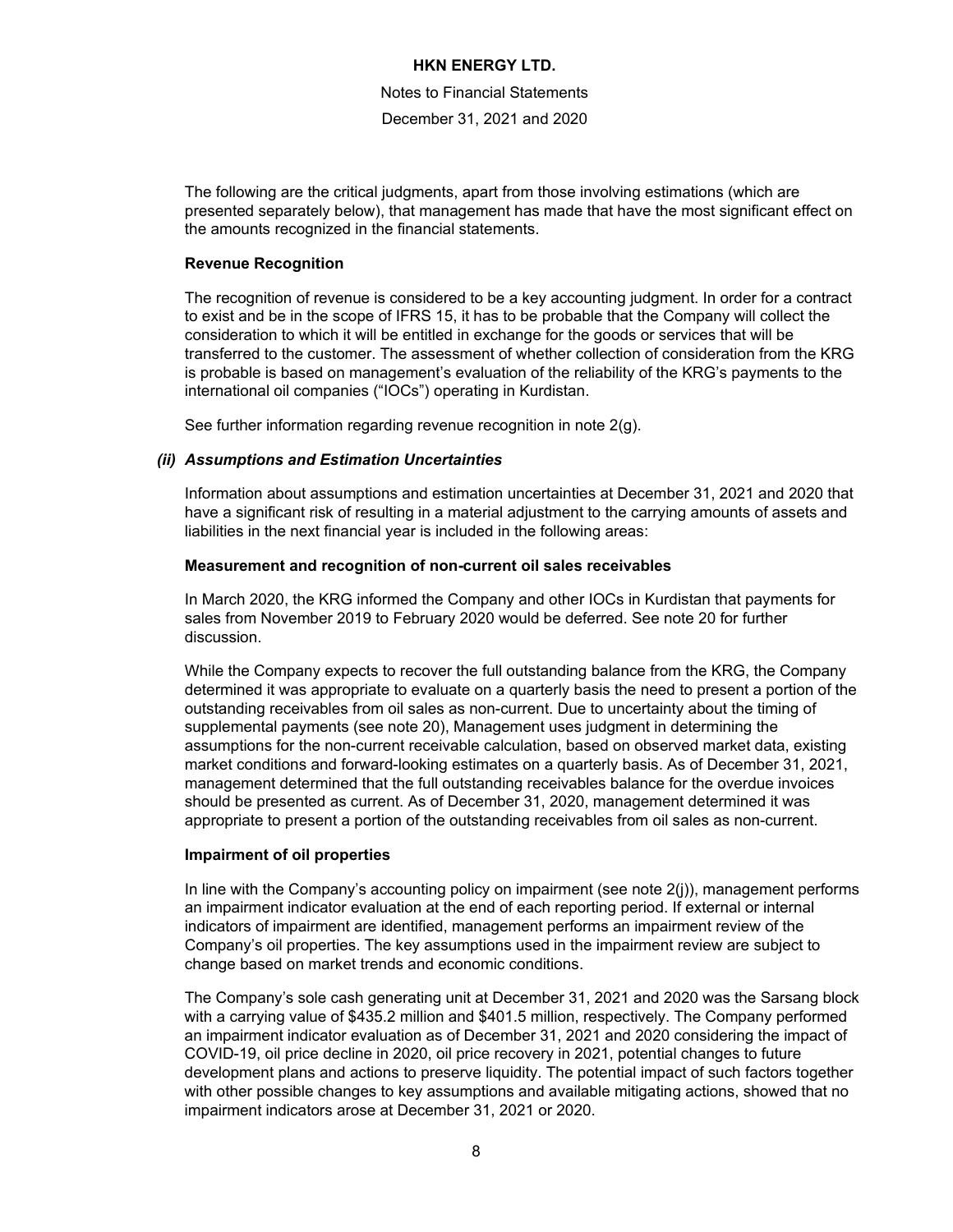Notes to Financial Statements December 31, 2021 and 2020

#### *(f) Foreign Currencies*

For the purpose of the financial statements, the results and the financial position of the Company are expressed in US dollar, which is the functional currency of the Company, and the presentation currency for the financial statements. There was no change in either functional currency or presentation currency upon adoption of IFRS.

Transactions in foreign currencies are recorded at the rates of exchange prevailing on the dates of the transactions. At each statement of financial position date, monetary assets and liabilities that are denominated in foreign currencies are retranslated at the rates prevailing on the statement of financial position date. Gains and losses arising on retranslation are included in the statement of comprehensive income (loss) for the year.

## *(g) Revenue Recognition*

IFRS 15 applies to all revenue arising from contracts with customers, unless those contracts are in the scope of other standards. The standard establishes a five-step model to account for revenue arising from contracts with customers. A contract exists and is in the scope of IFRS 15 when the contract is legally enforceable and certain criteria, including collectability, are met. Under IFRS 15, revenue is recognized at an amount that reflects the consideration to which an entity expects to be entitled in exchange for transferring goods or services to a customer.

The standard requires entities to exercise judgment, taking into consideration all of the relevant facts and circumstances when applying each step of the model to contracts with their customers. The standard also specifies the accounting for the incremental costs of obtaining a contract and the costs directly related to fulfilling a contract.

As disclosed in note 2(e)(i), management assesses whether collection of the consideration that the Company expects to be entitled to is probable based on its evaluation of the reliability of the KRG's payments to the IOCs operating in Kurdistan. The Company recognizes revenue according to the sales method, which is based on the volumes sold at the delivery point agreed to in the sales contract with the KRG.

Under the Sarsang PSC, the contractors' entitlement of crude oil is sold entirely to the KRG at the delivery point agreed to in the sales contract. The transaction price is defined per the contract and the consideration for deliveries in a given month is specifically allocated to the delivery of crude oil in that month. The Company recognizes revenue at the delivery point, when the KRG obtains control of the product and its performance obligation is satisfied.

The Company records revenue in the month production is delivered to the KRG based upon actual production deliveries and known pricing. As such, for the years ended December 31, 2021 and 2020, there was no revenue recognized in the reporting period related to performance obligations satisfied in prior reporting periods.

Performance obligations under the Company's contract are typically satisfied at a point-in-time through delivery of each unit (barrel) of oil. Once performance obligations have been satisfied, payment is considered unconditional. Accordingly, the Company's contracts do not give rise to contract assets or liabilities. There is no significant financing component to the Company's revenue contract as payment is typically received within thirty to sixty days following delivery.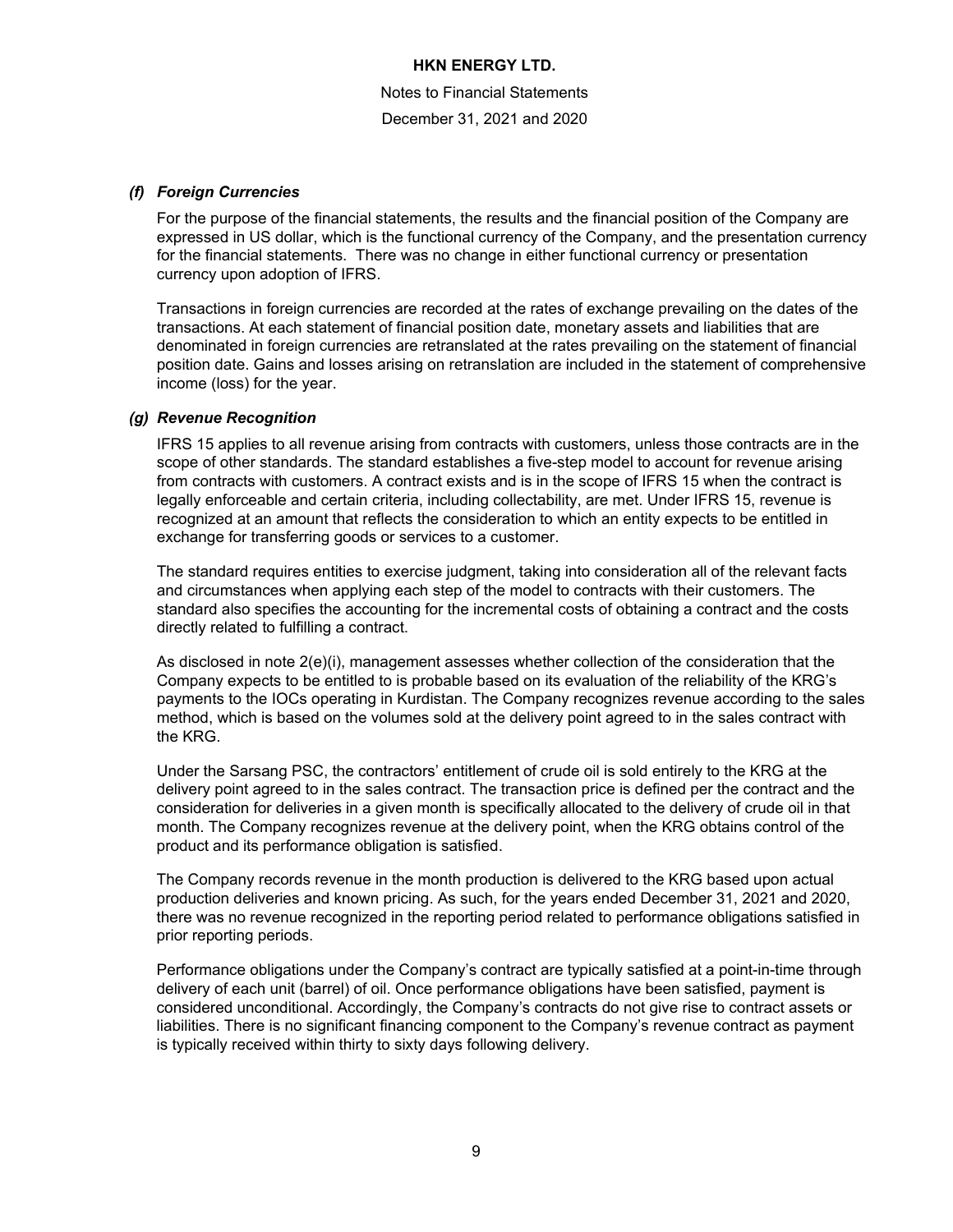Notes to Financial Statements December 31, 2021 and 2020

## *(h) Property and Equipment – Oil Properties*

The Company follows the successful efforts method of accounting for exploration and evaluation ("E&E") costs. The Company transferred all E&E costs associated with successful discovery of commercial reserves to Property and Equipment – Oil Properties upon entering the development phase of the Sarsang PSC in 2014. As of December 31, 2021 and for all periods presented, the Company's oil properties are in the development phase.

All costs associated with the development of oil fields are capitalized and included in Property and equipment – oil properties on the accompanying statements of financial position. For accounting purposes, an oil field is considered to enter the development phase when the technical feasibility and commercial viability of extracting oil from the field are demonstrable. Property is recognized at historical cost and adjusted for accumulated depletion and impairment charges. The carrying amount of oil properties as stated in the accompanying statements of financial position represents the cost less accumulated depletion and impairment charges.

Development and production assets represent the cost of developing commercial reserves discovered and bringing them into production, together with the E&E expenditures incurred in finding commercial reserves transferred from intangible E&E assets as outlined above.

## **Geological and Geophysical Costs**

All geological and geophysical expenses were capitalized within Oil Properties during 2021 and 2020, as the Company was in the development phase of the Sarsang PSC.

## **Capitalized Interest**

The Company capitalizes interest expense related to debt incurred to finance the construction of qualifying assets. A qualifying asset is an asset that takes more than one year to be ready for its intended use. The Company uses a weighted average interest rate (annual interest expense on debt divided by total principal balance) to determine the amount of interest to be capitalized.

#### **Depletion of Oil Properties**

Producing assets are depleted generally on a PSC-wide basis using the unit-of-production basis of accounting which uses the ratio of oil and gas production in the period to the remaining commercial reserves plus the production in the period. Under the unit of production method, depletion of oil producing assets commences upon initial commercial production. Costs used in the calculation comprise the carrying value of the field, and any further anticipated costs to develop such reserves.

Commercial reserves are proven ("1P") reserves.

## *(i) Other Property and Equipment*

Other property and equipment, which consist of containers, automobiles, leasehold improvements, office furniture, and other equipment not associated with the exploration, development, and production of oil and natural gas reserves, are recognized at cost and depreciated on a straight line basis over the estimated useful lives. The carrying amount of other property and equipment as stated in the accompanying statements of financial position represents the cost less accumulated depreciation charges and any accumulated impairment losses.

The estimated useful lives are as follows: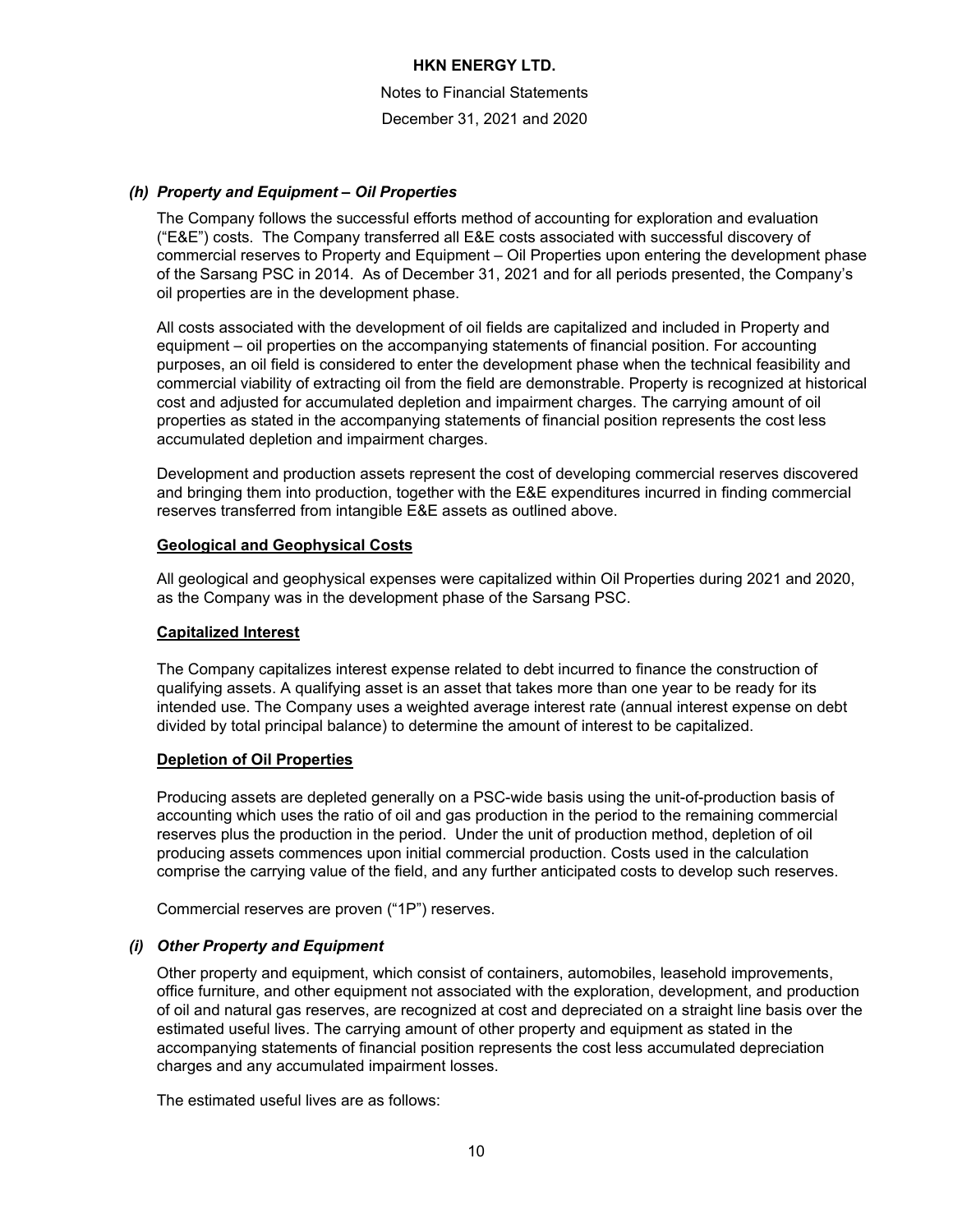Notes to Financial Statements

December 31, 2021 and 2020

| 7 Years   |
|-----------|
| 5 Years   |
| 1-6 Years |
| 5 Years   |
| 3-5 Years |
|           |

Gain or loss arising from the derecognition of other property and equipment is determined as the difference between the net disposal proceeds, if any, and the carrying amount of the item and recognized in other operating income/expenses in the statement of comprehensive income (loss).

## *(j) Impairment of Non-Financial Assets*

The carrying amounts of the Company's oil assets and other property and equipment are reviewed at each reporting date to determine whether there is any indication of impairment. If any such indication exists then the asset's recoverable amount is estimated. The recoverable amount of an asset or cash generating unit is the greater of its value in use and its fair value less costs of disposal. For value in use, the estimated future cash flows arising from the Company's future plans for the asset are discounted to their present value using a pre-tax discount rate that reflects market assessments of the time value of money and the risks specific to the asset. For fair value less costs of disposal, an estimation is made of the fair value of consideration that would be received to sell an asset less associated selling costs.

Assets are grouped together into the smallest group of assets that generates cash inflows from continuing use that are largely independent of the cash inflows of other assets or groups of assets (cash generating unit). The Company has one cash generating unit (the Sarsang block as a whole), therefore has one asset grouping for impairment purposes.

The estimated recoverable amount is then compared to the carrying value of the asset. Where the estimated recoverable amount is lower than the carrying value of the asset, an impairment loss is recognized. Non-financial assets that suffered impairment are reviewed for possible reversal of the impairment at each reporting date.

#### *(k) Inventory*

Inventory consists of amounts paid toward ownership of well equipment, parts, and supplies, which the Company plans to use in its ongoing exploration and development activities in Kurdistan and which are carried at the lower of cost and realizable value.

#### *(l) Financial Instruments*

IFRS 9 sets out requirements for recognizing and measuring financial assets, financial liabilities and some contracts to buy or sell non-financial items.

Financial assets and liabilities are recognized on the Company's statement of financial position when the Company becomes a party to the contractual provisions of the instruments.

#### *(i) Cash and cash equivalents, and restricted cash*

Cash and cash equivalents includes cash in hand, deposits held on call with banks, other short-term highly liquid investments and the Company's share of cash held in joint operations. Restricted cash represents cash balances held in debt service reserve accounts pursuant to the Company's debt agreements (see note 14).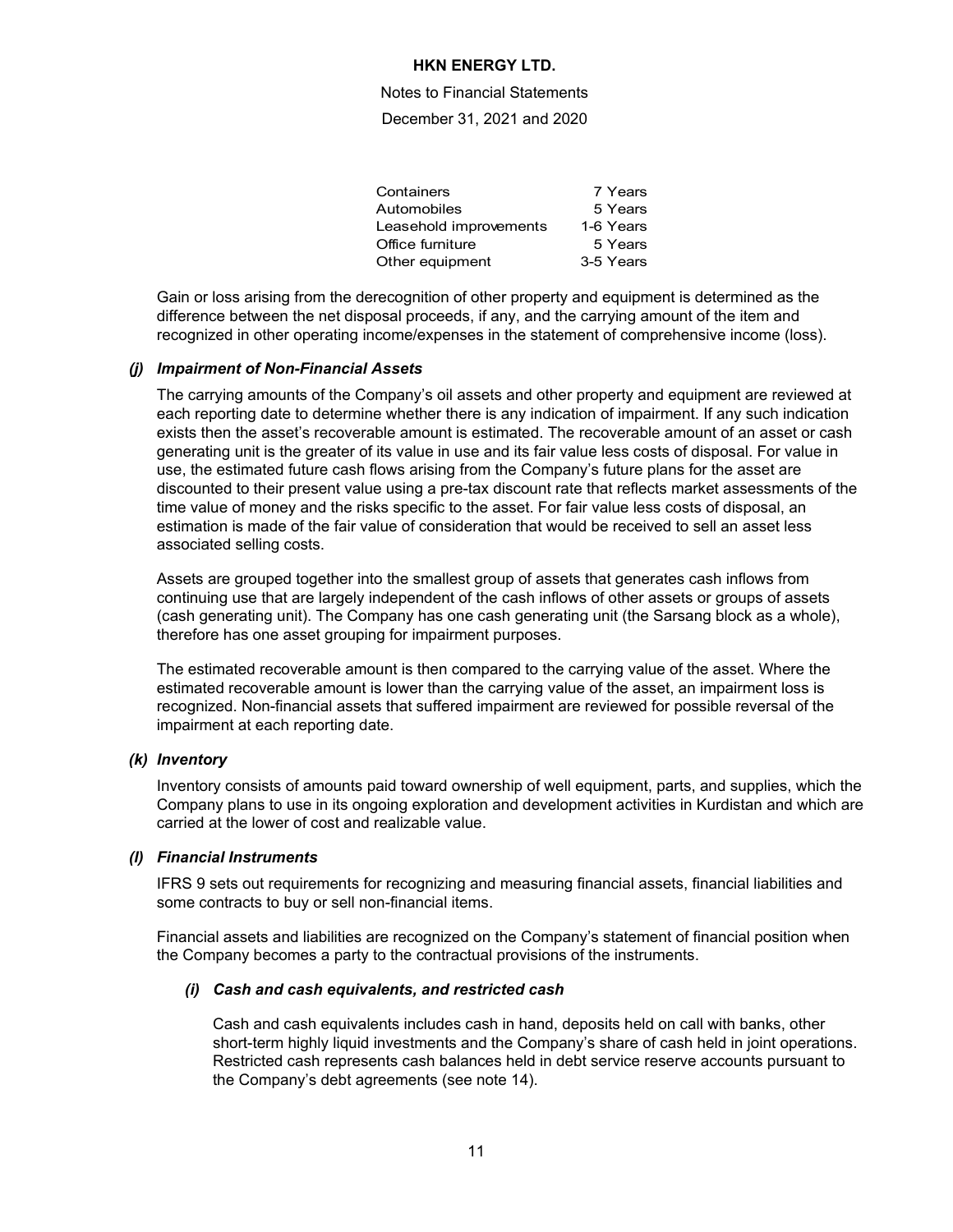Notes to Financial Statements December 31, 2021 and 2020

#### *(ii) Trade and other receivables*

The majority of trade and other receivables are due from KRG, the Company's purchaser of oil, and from co-venturers, both of which are recorded at invoiced amounts and do not bear interest. Trade and other receivables are subsequently measured at amortized cost, less any impairment.

The Company recognizes loss allowances for expected credit losses ("ECLs") on financial assets measured at amortized cost. For accounts receivable, the Company applies a simplified approach in calculating ECLs. Therefore, the Company does not track changes in credit risk, but instead recognizes a loss allowance based on lifetime ECLs at each reporting date. The carrying amount of these assets in the statements of financial position is stated net of any loss allowance.

The Company considers that the carrying amount of trade receivables approximates their fair value.

#### *(iii) Trade and other payables*

Trade and other payables are recognized initially at fair value and subsequently measured at amortized cost. The Company considers that the carrying amount of trade payables approximates their fair value.

#### *(iv) Interest-bearing liabilities*

All interest-bearing liabilities are recognized initially at fair value, net of any discount in issuance and transaction costs incurred. Liabilities are subsequently carried at amortized cost. Fees paid on the establishment of loan facilities are recognized as debt issuance costs when the draw-down of the loan occurs. Any difference between the proceeds (net of debt issuance costs) and the redemption value is recognized as interest expense (finance costs) in the statement of comprehensive income (loss) using the effective interest method.

#### *(v) Derivative financial instruments*

The Company from time to time enters into derivative financial instruments in order to manage its exposure to oil price risk. Derivatives are initially measured at fair value. Subsequent to initial recognition, derivatives are measured at fair value, and changes therein are generally recognized in profit or loss. These instruments have not been designated as hedging instruments.

The Company did not have any derivatives for the year ended December 31, 2021.

## *(vi) Offsetting*

Financial assets and liabilities are offset and the net amount reported in the statement of financial position when there is a legally enforceable right to offset the recognized amounts and there is an intention to settle on a net basis or realize the asset and settle the liability simultaneously.

#### *(m) Fair Value Measurements*

A number of the Company's accounting policies and disclosures require the measurement of fair values, for both financial and non-financial assets and liabilities.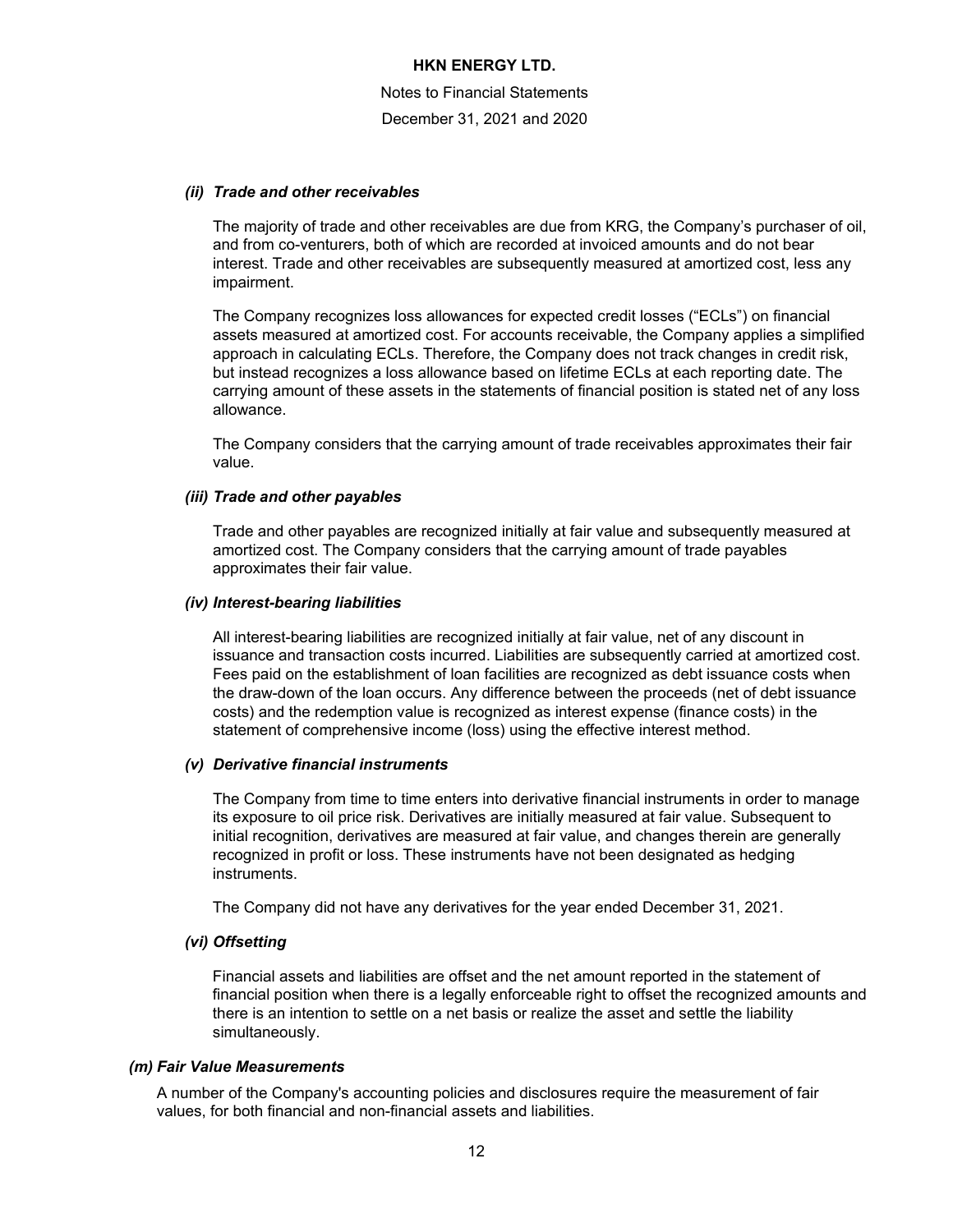Notes to Financial Statements December 31, 2021 and 2020

When measuring the fair value of an asset or a liability, the Company uses observable market data as far as possible. Fair values are categorized into different levels in a fair value hierarchy based on the inputs used in the valuation techniques as follows.

Level 1: quoted prices (unadjusted) in active markets for identical assets or liabilities.

Level 2: inputs other than quoted prices included in Level 1 that are observable for the asset or liability, either directly (i.e. as prices) or indirectly (i.e. derived from prices).

Level 3: inputs for the asset or liability that are not based on observable market data (unobservable inputs).

If the inputs used to measure the fair value of an asset or a liability fall into different levels of the fair value hierarchy, then the fair value measurement is categorized in its entirety in the same level of the fair value hierarchy as the lowest level input that is significant to the entire measurement.

The Company recognizes transfers between levels of the fair value hierarchy at the end of the reporting period during which the change has occurred.

## *(n) Provisions*

Provisions are recognized when the Company has a present obligation as a result of a past event, and it is probable that the Company will be required to settle that obligation. Provisions are measured at the Company's best estimate of the expenditure required to settle the obligation at the statement of financial position date and are discounted to present value where the effect is material. At December 31, 2021 and 2020, the Company had only made provision for decommissioning costs.

## **Decommissioning**

Provision is made for the cost of decommissioning assets at the time when the obligation to decommission arises. Such provision represents the estimated discounted liability for costs which are expected to be incurred in removing production facilities and site restoration at the end of the producing life of each field. A corresponding cost is capitalized to oil and gas properties and subsequently depreciated as part of the capital costs of the production facilities. Any change in the present value of the estimated expenditure attributable to changes in the estimates of the cash flow or the current estimate of the discount rate used are reflected as an adjustment to the provision. The accretion of the discounted liability is included in Depletion, Depreciation and Amortization within Cost of Sales in the statement of comprehensive income (loss).

Decommissioning provisions are recognized at the present value of expected future cash flows, discounted using a pre-tax discount rate. The discount rate is updated at each statement of financial position date, if necessary, and reflects the risks inherent in the asset.

#### *(o) Leases*

IFRS 16 outlines the principles for the recognition, measurement, presentation and disclosure of leases and requires lessees to account for all leases under a single on-statement of financial position model. Upon commencement of a lease, the lessee recognizes a liability to make lease payments and an asset representing the right to use the underlying asset during the lease term (right-of-use asset or RoU asset). Lessees are required to separately recognize interest expense on the lease liability and depreciation expense on the RoU asset.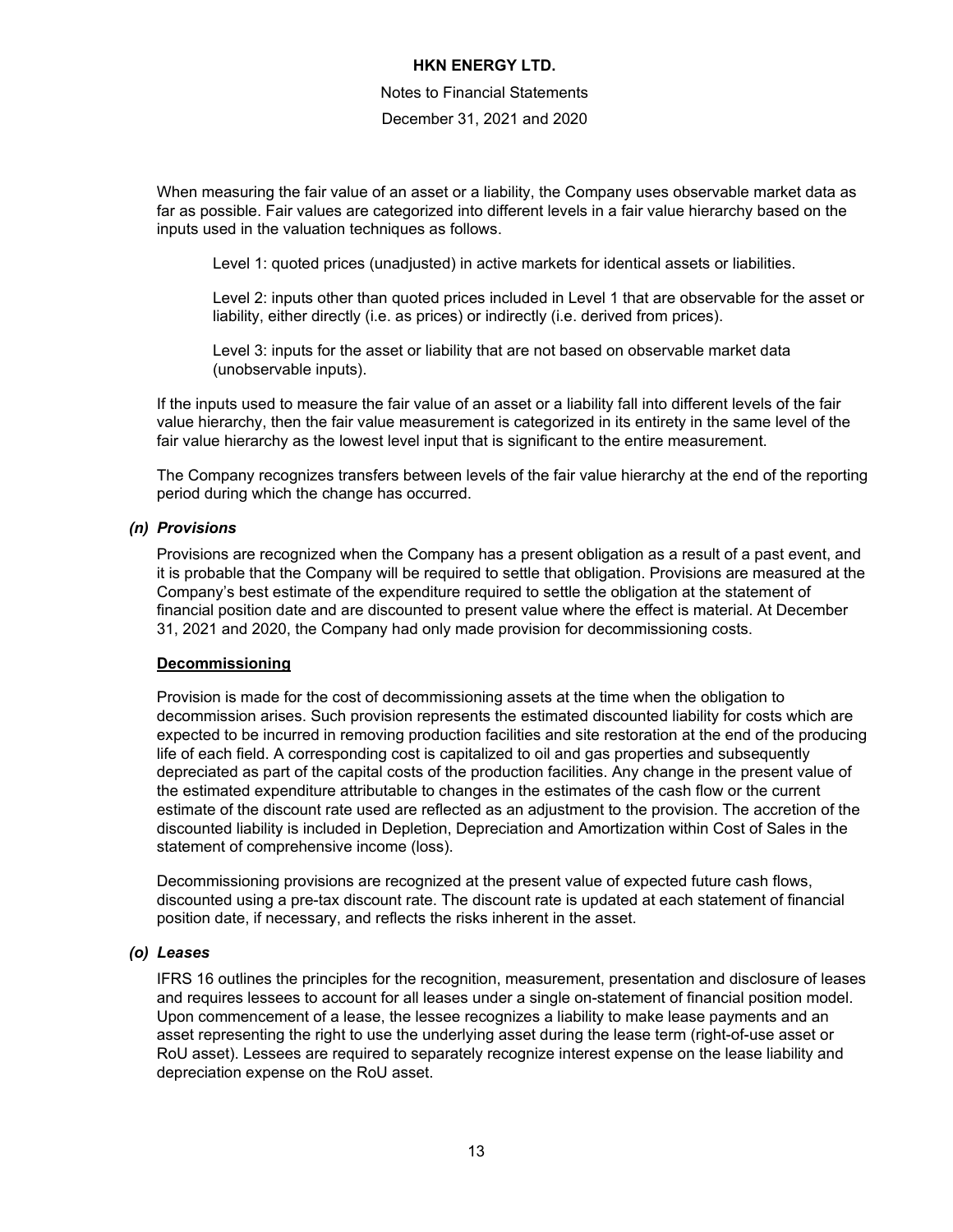Notes to Financial Statements December 31, 2021 and 2020

The RoU asset is initially measured at cost, which comprises the initial amount of the lease liability adjusted for any lease payments made at or before the commencement date, plus any initial direct costs incurred and an estimate of costs to dismantle and remove the underlying asset or to restore the underlying asset or the site on which it is located, less any lease incentives received.

The RoU asset is subsequently depreciated using the straight-line method from the commencement date to the end of the lease term, unless the lease transfers ownership of the underlying asset to the Company by the end of the lease term or the cost of the right-of-use asset reflects that the Company will exercise a purchase option. In that case the right-of-use asset will be depreciated over the useful life of the underlying asset, which is determined on the same basis as those of property and equipment.

The lease liability is initially measured at the present value of the lease payments that are not paid at the commencement date, discounted using the interest rate implicit in the lease or, if the rate cannot be readily determined, the Company's incremental borrowing rate. Generally, the Company uses its incremental borrowing rate as the discount rate.

The lease liability is subsequently measured at amortized cost by increasing the carrying amount to reflect interest on the lease liability (using the effective interest method) and by reducing the carrying amount to reflect the lease payments made. It is remeasured when there is a change in future lease payments arising from a change in an index rate, or if there is a change in the Company's estimate of the amount expected to be payable under a residual value guarantee, if the Company changes its assessment of whether it will exercise a purchase, extension or termination option or if there is a revised in-substance fixed lease payment.

The Company has elected not to recognize right-of-use assets and lease liabilities for short-term leases or low value items, and instead recognizes the lease payments associated with these leases as an expense on a straight-line basis over the lease term.

As of December 31, 2021, the Company's accompanying statement of financial position includes RoU assets, net of accumulated depreciation, of \$9.5 million (\$10.5 million assets net of \$1.5 million depreciation included in oil properties and \$1.2 million assets net of \$0.7 million depreciation included in other property and equipment) and lease liabilities of \$0.7 million (\$0.3 million current and \$0.4 million non-current). As of December 31, 2020, the Company's accompanying statement of financial position includes RoU assets, net of accumulated depreciation, of \$10.8 million (\$11.0 million assets net of \$1.0 million depreciation included in oil properties and \$1.2 million assets net of \$0.4 million depreciation included in other property and equipment) and lease liabilities of \$4.4 million (\$3.7 million current and \$0.7 million non-current).

## *(p) Taxes*

The income tax basis results of realized operations of the Company are included in the United States federal income tax returns of the individual shareholders. Due to the nature of the Company's activities and its organization as a Cayman company limited by shares, state income taxes are generally not imposed on the Company. As such, no provision or credit for federal or state income taxes is recorded in the accompanying financial statements. The Company's tax returns and the amount of allocable income or loss are subject to examination by United States taxing authorities.

HKN Energy files an annual tax return with the KRG that has resulted in no tax liability owed to the KRG through the date of this report.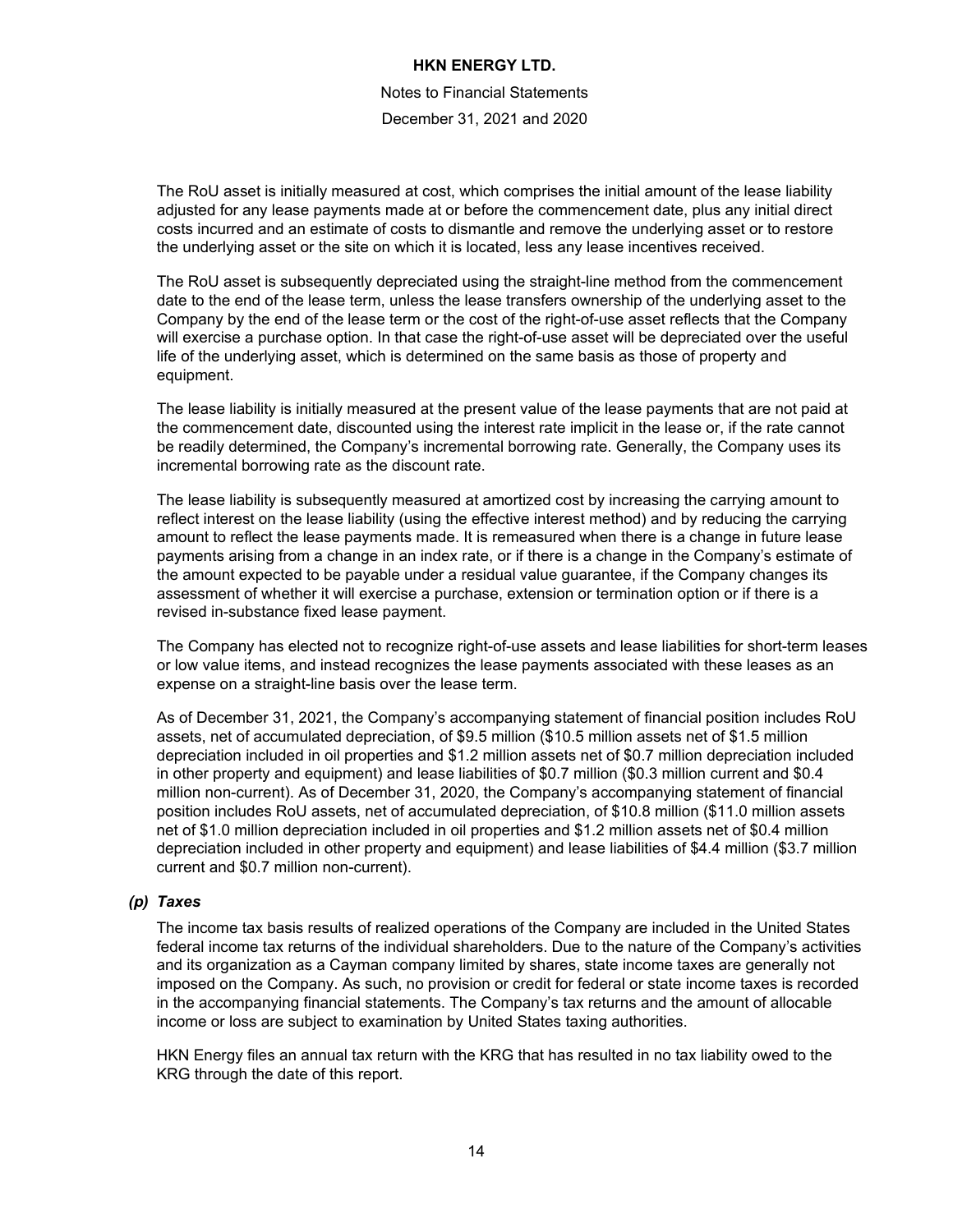Notes to Financial Statements December 31, 2021 and 2020

Under the terms of the Sarsang PSC, payment of any corporate income tax assessed in Kurdistan is to be paid by the KRG for the account of the Company and its co-venturer from the KRG's share of profit petroleum.

## *(q) Production Bonuses*

The Company and its co-venturer have certain commitments defined by the PSC that are contingent upon the timing and length of the exploration, development, and production periods such as the production bonus payments. These include Contractor obligations of up to \$37.5 million due to the KRG upon meeting four defined thresholds during the development phase of the PSC, of which \$2.5 million and \$5 million was paid by the Contractors to the KRG in 2014 and 2018, respectively, and \$10 million was offset against oil sales receivables from the KRG in 2020 (see note 20).

These payments have been assessed as levies under IFRIC 21 *Levies*. The Company recognizes a liability to pay the levy when the obligating event in the legislation has occurred, which is when the required cumulative production thresholds have been reached.

## *(r) Standards Issued but Not Applicable or Not Yet Effective*

The following new and amended standards are effective for annual periods beginning on 1 January 2021 and earlier application is permitted; however, the Company has not adopted the new or amended standards in preparing these financial statements as they are not applicable for 2020 or 2021.

- Interest Rate Benchmark Reform Phase 2 (Amendments to IFRS 9, IAS 39, IFRS 7, IFRS 4 and IFRS 16)
- COVID-19-Related Rent Concessions (Amendment to IFRS 16)

The following new and amended standards are effective for annual periods beginning after 1 January 2022 and earlier application is permitted; however, the Company has not early adopted the new or amended standards in preparing these financial statements, as the Company does not expect them to have a significant impact on the Company's financial statements or does not expect them to be applicable to the Company when they become effective.

- Onerous contracts Cost of Fulfilling a Contract (Amendments to IAS 37)
- Property, Plant and Equipment: Proceeds before Intended Use (Amendments to IAS 16)
- Reference to Conceptual Framework (Amendments to IFRS 3)
- Annual Improvements to IFRS Standards 2018–2020 Cycle (Amendments to IFRS 1, IFRS 9, IAS 41 and IFRS 16)
- Classification of Liabilities as Current or Non-current (Amendments to IAS 1)
- IFRS 17 Insurance Contracts and amendments to IFRS 17 Insurance Contracts
- Disclosure of Accounting Policies (Amendments to IAS 1)
- Definition of Accounting Estimates (Amendments to IAS 8).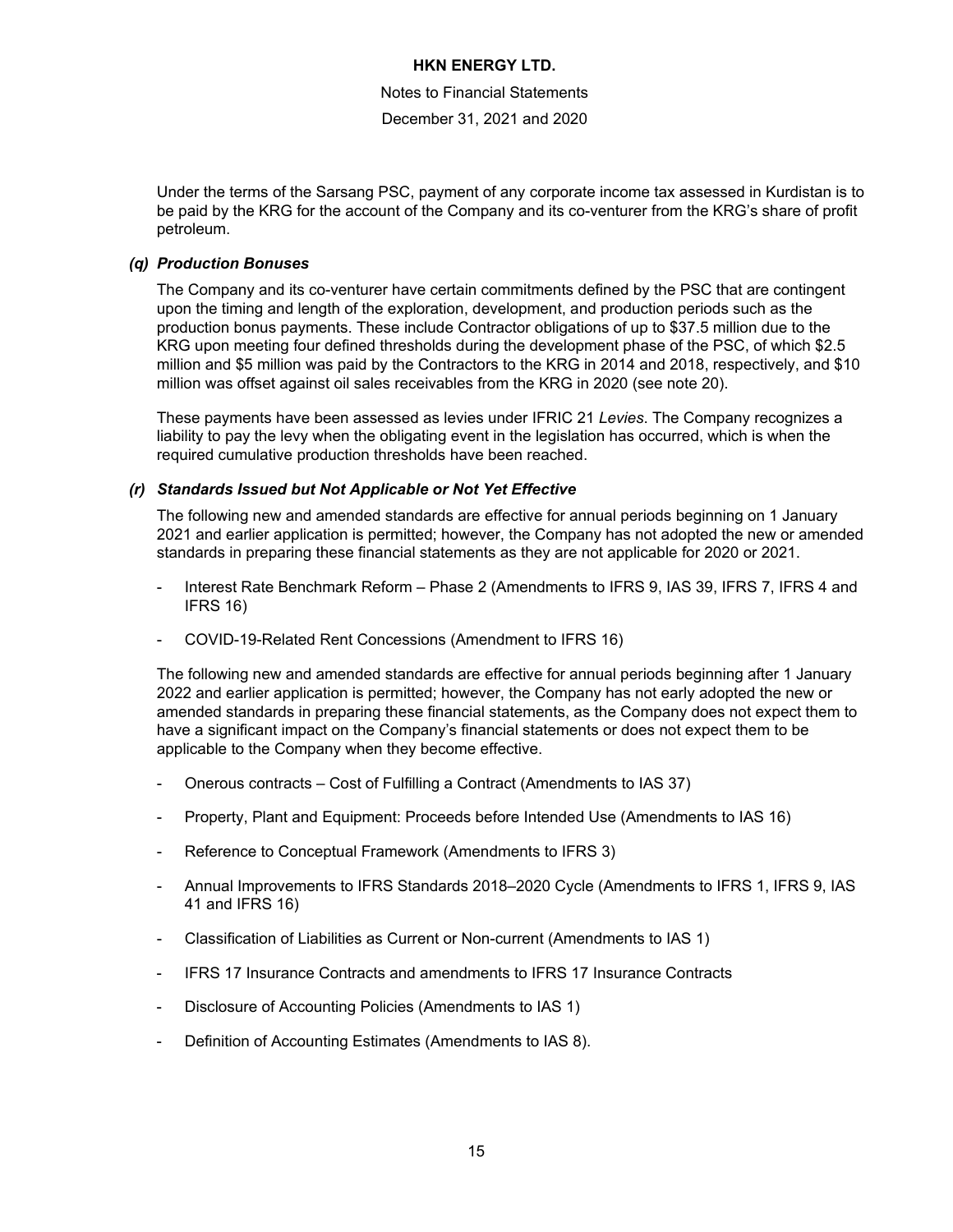## Notes to Financial Statements

December 31, 2021 and 2020

## **(3) Revenue**

| In thousands of US dollar |                 | 2020 |
|---------------------------|-----------------|------|
| <b>Revenue</b>            |                 |      |
|                           | 271.869 122.813 |      |
|                           | 271.869 122.813 |      |

The company sells 100% of its production volumes to the KRG. The KRG currently controls all marketing and crude exports from Kurdistan.

## **(4) Cost of Sales**

| In thousands of US dollar | 2021       | 2020      |
|---------------------------|------------|-----------|
| <b>Cost of Sales</b>      |            |           |
|                           |            | (30, 774) |
|                           |            | (7,750)   |
|                           |            | (38.524)  |
|                           | (63, 612)  | (54, 924) |
|                           | (6, 566)   | (4,635)   |
|                           | (103, 426) | (98,083)  |

Operating expenses include expenses related to the production of oil including operating and maintenance of facilities and well intervention activities.

Production bonus expense of \$7.8 million, included within operating expenses, represents the Company's working interest share of a \$10 million Contractor obligation owed to the KRG in 2020 in accordance with the PSC. The corresponding \$10 million payable was offset against the outstanding oil sales receivables from the KRG (see further discussion in note 20).

Depletion, depreciation and amortization includes unit of production depletion of oil properties (see note 2(h)), straight-line depreciation of other property and equipment (see note 2(i)), accretion expense on decommissioning provision (see note 2(n)), and depreciation of RoU assets recognized under IFRS 16 (see note 2(o)).

Transportation costs include trucking and unloading expenses related to delivery of the Company's proportionate share of entitled oil production to the sales location and is incurred prior to the transfer of control.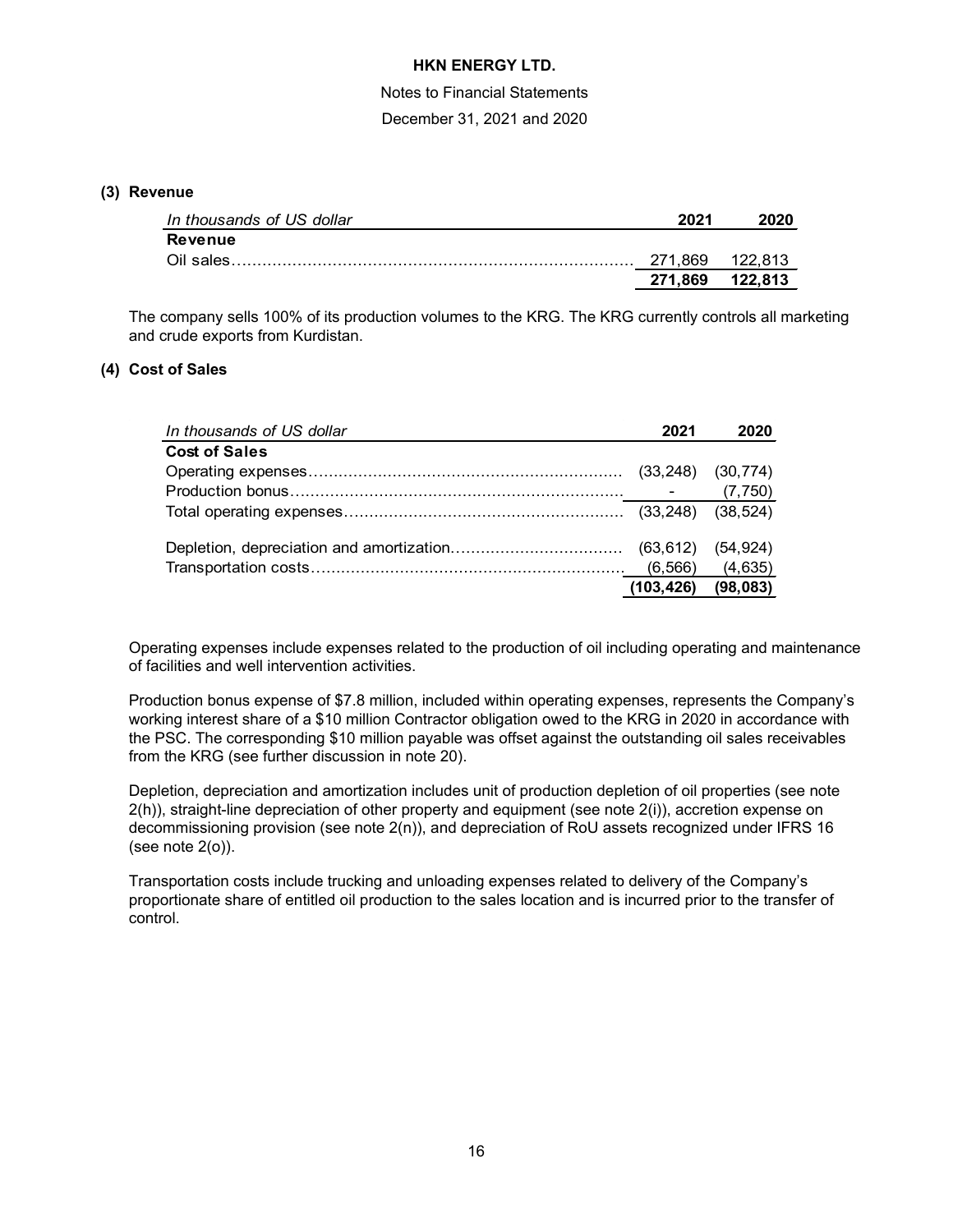Notes to Financial Statements

December 31, 2021 and 2020

## **(5) General and Administrative Expenses**

| In thousands of US dollar                        | 2021     | 2020      |
|--------------------------------------------------|----------|-----------|
| General and administrative expenses              |          |           |
|                                                  | (9.041)  | (12, 483) |
|                                                  | (2,346)  | (4, 210)  |
| Office and apartment rent, security and supplies | (3,241)  | (3, 176)  |
|                                                  | (506)    | (434)     |
|                                                  | (1.211)  | (981)     |
|                                                  | (16.345) | (21, 284) |

Personnel costs of \$9.0 million and \$12.5 million in 2021 and 2020, respectively, include salaries, bonuses, employer's payroll tax expenses, deferred compensation, and other miscellaneous personnel costs.

## **(6) Finance Income and Expense / Other Expenses**

| In thousands of US dollar                                       | 2021     | 2020      |
|-----------------------------------------------------------------|----------|-----------|
| Finance income                                                  |          |           |
| Interest income on cash held in money market investment account | 34       | 282       |
| <b>Finance expenses</b>                                         |          |           |
|                                                                 | (14,337) | (12, 526) |
|                                                                 | (809)    | (773)     |
| Interest expense recognized on lease liabilities                | (72)     | (213)     |
|                                                                 | 1.407    | 778       |
| Other expenses                                                  |          |           |
|                                                                 |          | (1,953)   |
|                                                                 | (79)     | (65)      |
|                                                                 | (13.856) | (14, 470) |

Other expenses of \$0.1 million and \$0.1 million in 2021 and 2020, respectively, include bank fees, gains on foreign currency translations, losses associated with dispositions of inventory offset by gains on sales of other property and equipment, and administration fees charged on supplier rebills.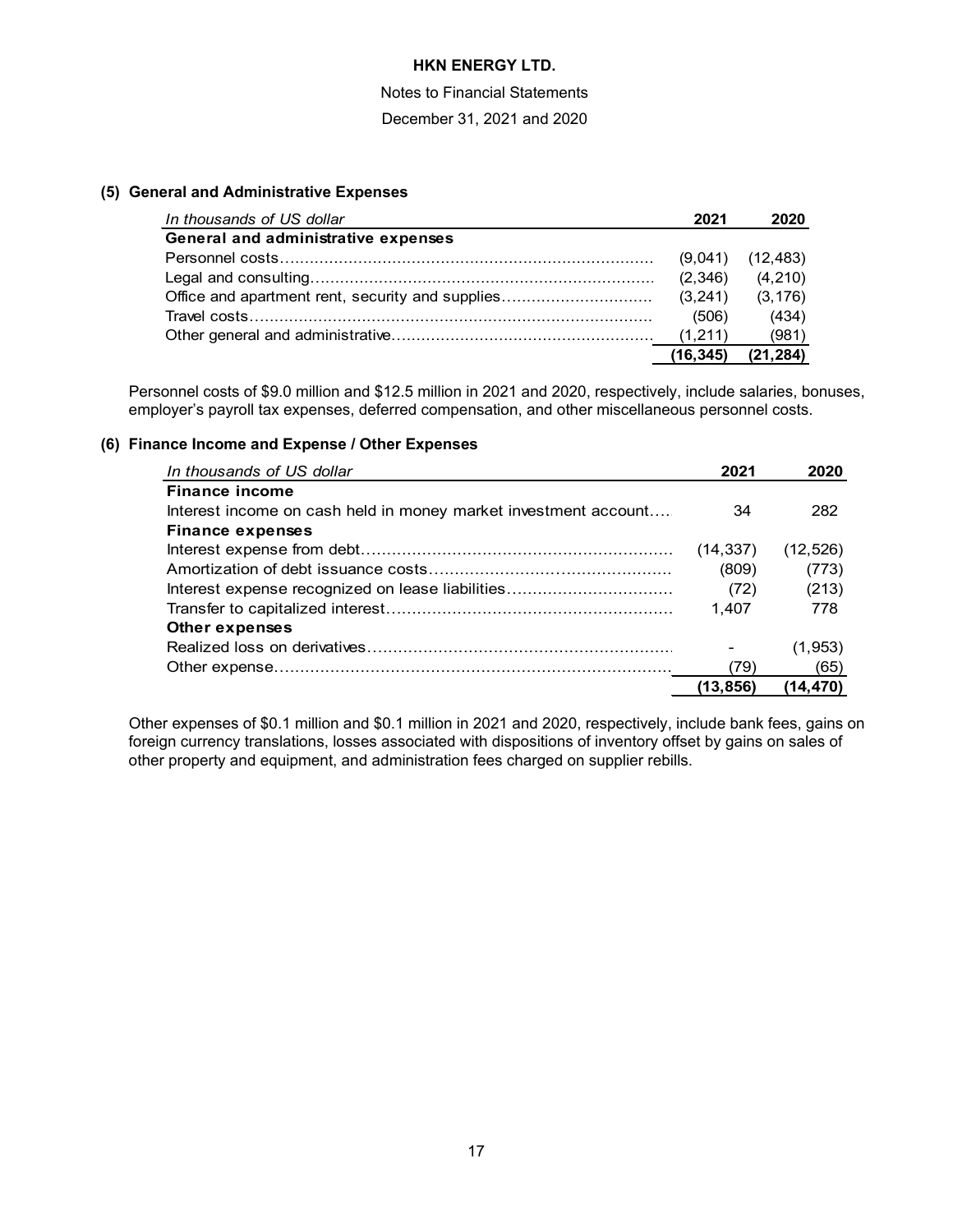Notes to Financial Statements December 31, 2021 and 2020

## **(7) Property and Equipment – Oil Properties**

| In thousands of US dollar            | 2021    | 2020                      |
|--------------------------------------|---------|---------------------------|
|                                      |         |                           |
| Oil & gas assets                     |         |                           |
|                                      | 563,584 | 510,136                   |
|                                      | 92,423  | 51,109                    |
| RoU asset additions/remeasurements   | (504)   | 82                        |
|                                      | 1.407   | 778                       |
|                                      | 2,355   | 1,479                     |
|                                      | 659,265 | 563,584                   |
| Accumulated depletion and impairment |         |                           |
|                                      |         | $(162, 109)$ $(108, 669)$ |
|                                      |         | $(61, 415)$ $(52, 918)$   |
|                                      | (513)   | (522)                     |
|                                      |         | $(224, 037)$ $(162, 109)$ |
| Carrying value - oil & gas assets    |         |                           |
|                                      | 401,475 | 401,467                   |
|                                      | 435.228 | 401,475                   |

The carrying value of oil and gas assets at December 31, 2021 and 2020 is comprised of property, plant and equipment relating to the Sarsang block and has a carrying value of \$435.2 million and \$401.5 million, respectively.

Additions to the Sarsang asset during 2021 and 2020 primarily include costs for the drilling, stimulation and completion of wells and the equipment and construction of production facilities.

RoU asset additions and remeasurements of \$(0.5 million) and \$0.1 million in 2021 and 2020, respectively, are related to oil production operating facilities leases.

As of December 31, 2021 and 2020, \$1.4 million and \$0.8 million, respectively, of interest expense was capitalized within oil and gas properties in relation to debt incurred to finance the construction of PP&E assets (see discussion of accounting policy in note 2(h)).

The \$61.4 million and \$53.0 million depletion of oil properties in 2021 and 2020, respectively, as well as the \$0.5 million and \$0.5 million depreciation of RoU assets in 2021 and 2020, respectively, have been included in Depletion, Depreciation and Amortization within Cost of Sales on the accompanying statements of comprehensive income (loss) (see note 4).

For details of the key assumptions and judgements underlying the impairment assessment, refer to note 2(e) - Use of Judgments and Estimates.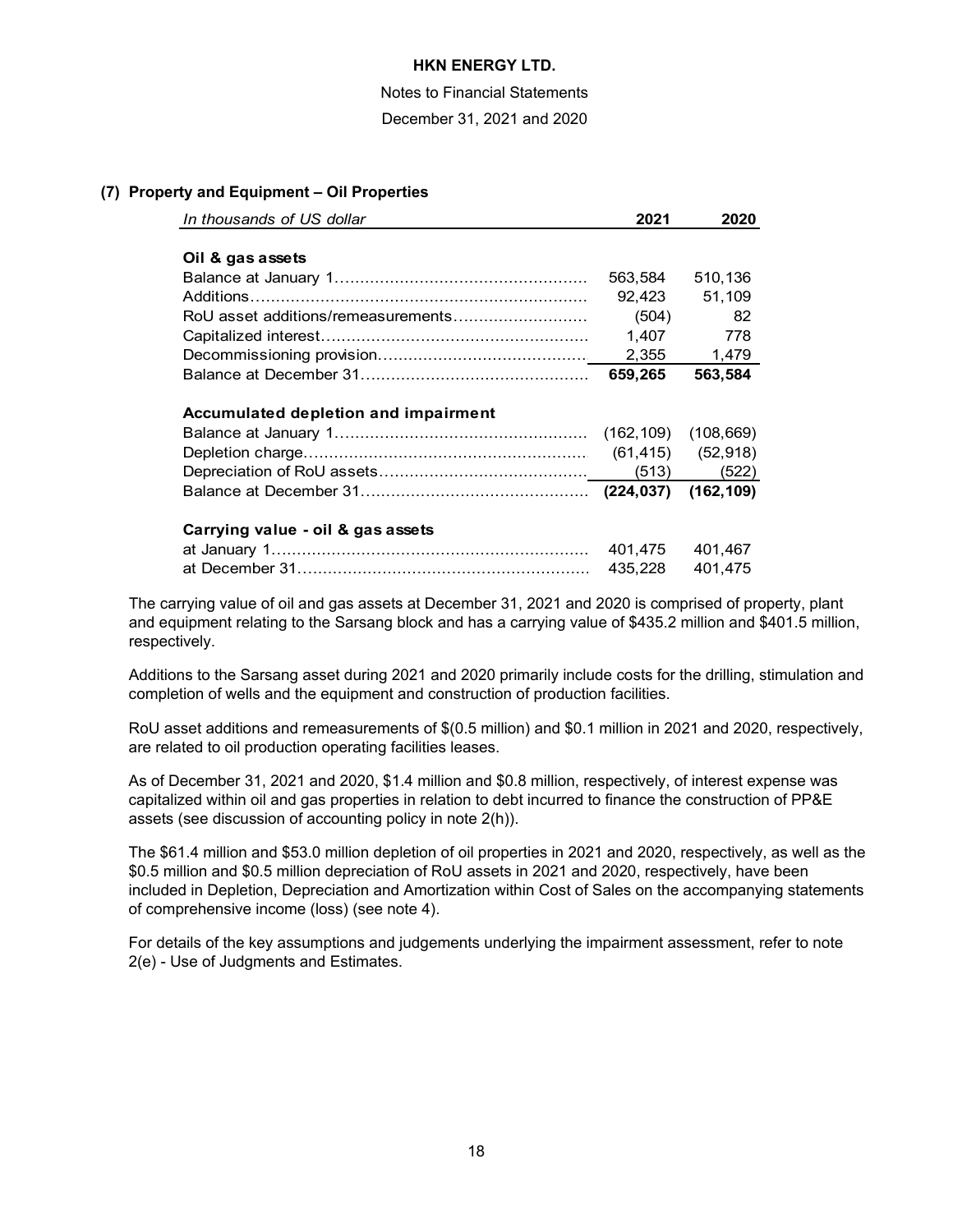Notes to Financial Statements December 31, 2021 and 2020

#### **(8) Other Property and Equipment**

| In thousands of US dollar                      | 2021     | 2020     |
|------------------------------------------------|----------|----------|
|                                                |          |          |
| <b>Acquisition cost</b>                        |          |          |
|                                                | 9,666    | 8.368    |
|                                                | 906      | 1,298    |
|                                                | 10.572   | 9.666    |
| <b>Accumulated depreciation and impairment</b> |          |          |
|                                                | (5, 139) | (3,862)  |
|                                                | (1, 165) | (1,026)  |
|                                                | (251)    | (251)    |
|                                                | (6, 555) | (5, 139) |
| <b>Carrying value</b>                          |          |          |
|                                                | 4,527    | 4,506    |
|                                                | 4.017    | 4.527    |

Additions to Other Property and Equipment include assets such as containers, housing, computers, and other equipment not directly associated with the exploration and development of the Sarsang block.

#### **(9) Inventory**

|                           |       | December 31, December 31, |
|---------------------------|-------|---------------------------|
| In thousands of US dollar | 2021  | 2020                      |
| Inventory                 |       |                           |
|                           | 9.505 | 14.013                    |
|                           | 9.505 | 14.013                    |

Inventory consists of amounts paid toward ownership of well equipment, parts, and supplies, which the Company plans to use in its ongoing development activities in the Sarsang Block in Kurdistan and which are carried at recoverable cost. The decrease in inventory of \$4.5 million in 2021 represents inventory put into service during the year, net of additions. These items are now classified as Property and Equipment – Oil Properties. As of December 31, 2021 and 2020, \$9.5 million and \$14.0 million, respectively, of these assets were included as inventory on the accompanying statements of financial position. Additionally, \$1.2 million and \$4.8 million of additions to inventory were included in purchases of property and equipment on the accompanying statements of cash flows for the years ended December 31, 2021 and 2020, respectively.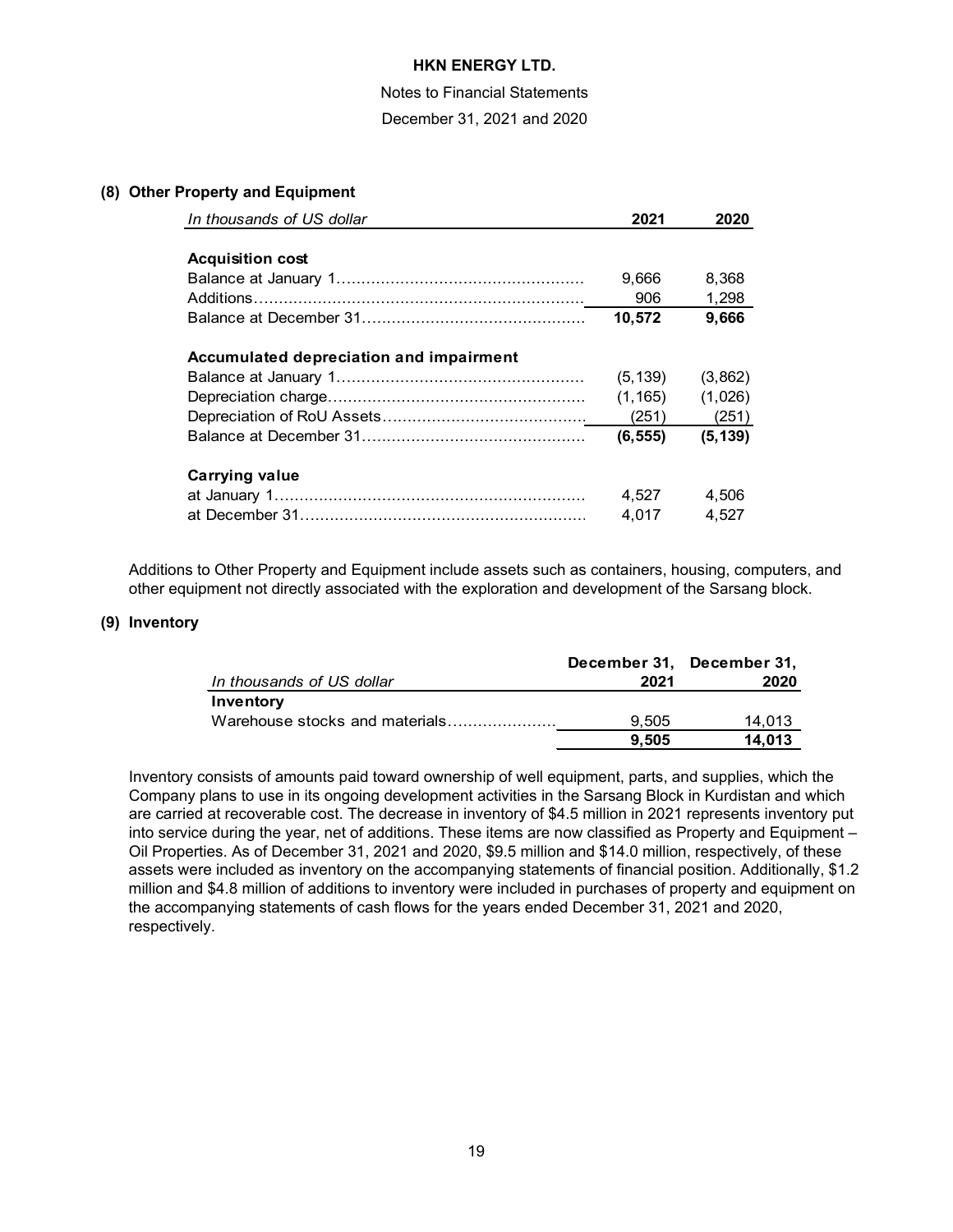Notes to Financial Statements

December 31, 2021 and 2020

#### **(10) Trade and Other Receivables**

|                                           | December 31, | December 31, |
|-------------------------------------------|--------------|--------------|
| In thousands of US dollar                 | 2021         | 2020         |
| Trade and other receivables - current     |              |              |
|                                           | 132,937      | 57,741       |
| Receivables from transportation costs     | 4.161        | 3.034        |
|                                           |              | 2,673        |
|                                           | 10           |              |
|                                           | 137,108      | 63,455       |
| Trade and other receivables - non-current |              |              |
| Receivables from oil sales - non-current  |              | 27,900       |
|                                           |              | 27,900       |

**Receivables from oil sales:** The majority of accounts receivable are from oil sales to the KRG as purchaser of the Company's oil. The recorded amounts of \$132.9 million and \$85.6 million (total of \$57.7 million current and \$27.9 million non-current) at December 31, 2021 and 2020, respectively, are owed to the Company and its co-venturer. A corresponding payable of \$29.9 million and \$19.3 million (total of \$13.0 million current and \$6.3 million non-current) at December 31, 2021 and 2020, respectively, is recorded in Revenues Payable within Trade and Other Payables on the accompanying statements of financial position for the portion of this receivable due to the Company's co-venturer. See note 20 for further discussion.

As discussed in note 2(e)(ii), the Company determined a portion of the outstanding receivables from oil sales should be presented as non-current as of December 31, 2020. The amount determined to be noncurrent was estimated by modeling expected future receivables collection through supplemental invoice payments generated by Dated Brent prices exceeding \$50 per Bbl and offsetting of future liabilities to the KRG. The receivables estimated to be collected after 2021 were classified as a non-current receivable. Correspondingly, the co-venturer's share of the receivables was classified as a non-current payable. As of December 31, 2021, management determined that based on the KRG's consistent payment of oil sales invoices during 2021, the full outstanding receivables balance should be presented as current and is expected to be collected in 2022.

**Receivables from transportation costs:** The Company incurs transportation and oil unloading expenses to deliver oil produced from its wellsite facilities to the sales location, which is an injection facility linked to the KRG export pipeline. The KRG reimburses the Company for transportation cost proportionate to their entitled production as participant to the Production Sharing Contract (PSC). Accounts receivable at December 31, 2021 and 2020 included \$4.2 million and \$3.0 million, respectively, for KRG transportation cost paid by the Company and its co-venturer.

**Receivables from co-venturer:** The Company's co-venturer is billed monthly for their portion of forecasted capital spending in advance, with amounts due from or owed to the co-venturer from the previous month netted against the current funding request. At December 31, 2021, the amount of cash advances paid by the Company's co-venturer exceeded the amount of receivables due from the co-venturer. At December 31, 2020, the amount of receivables due from the Company's co-venturer exceeded the amount of cash advances paid, resulting in a net receivable position of \$2.7 million.

**Other receivables:** Other receivables at December 31, 2021 and 2020 consisted primarily of interest receivable on cash invested in money market accounts.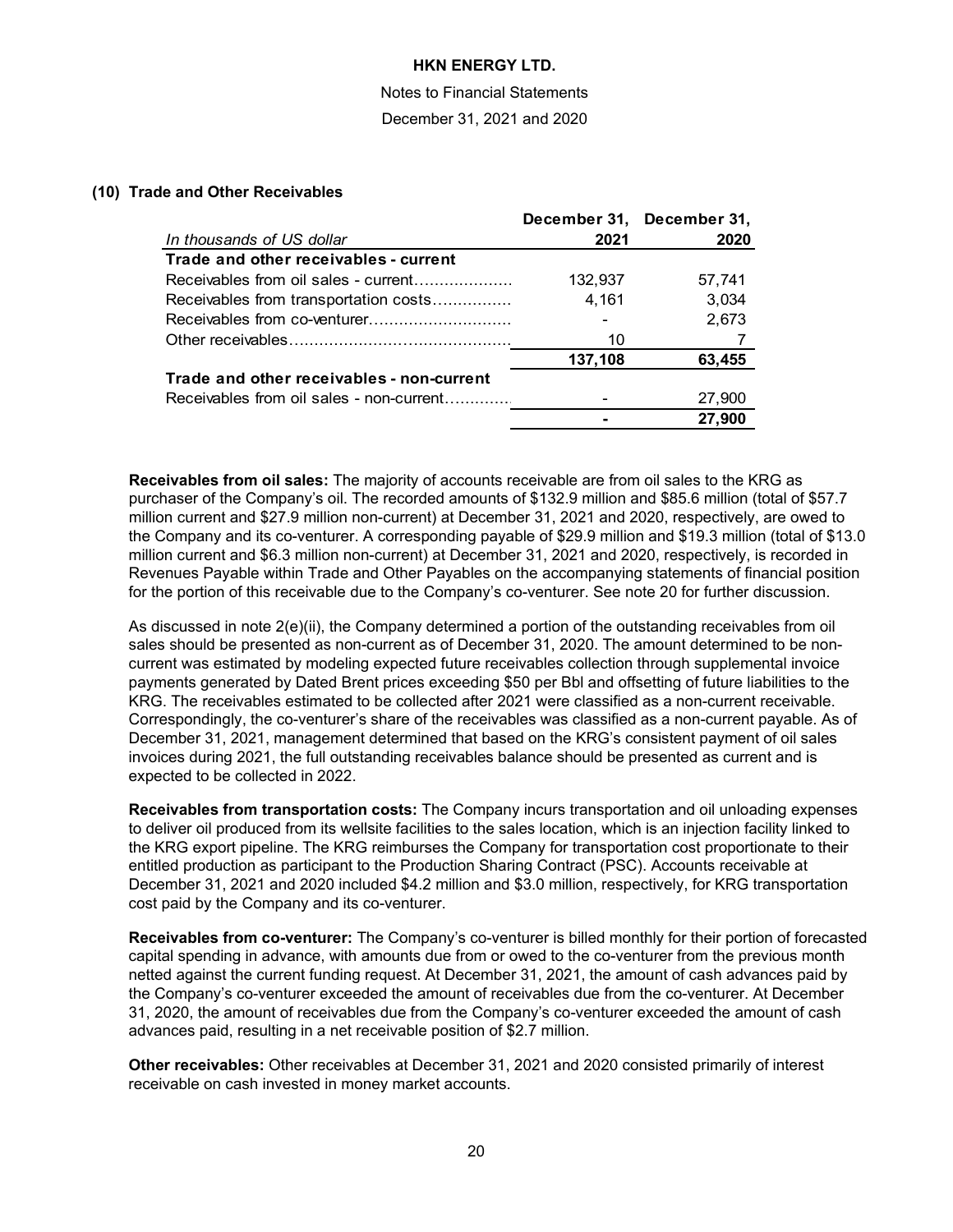Notes to Financial Statements

December 31, 2021 and 2020

All accounts receivable are recorded at invoiced amounts and do not bear interest.

## **(11) Cash and Cash Equivalents, and Restricted Cash**

|                                         |         | December 31, December 31, |
|-----------------------------------------|---------|---------------------------|
| In thousands of US dollar               | 2021    | 2020                      |
| Cash and cash equivalents               |         |                           |
| Cash in bank accounts and on hand       | 657     | 1.129                     |
| Cash in money market investment account | 176,971 | 82,180                    |
|                                         | 177,628 | 83,309                    |
| Restricted cash                         |         |                           |
|                                         | 7,163   | 6,789                     |
|                                         | 7,163   | 6,789                     |

See note 14 for information on the restricted cash balance.

## **(12) Equity**

In August 2018, HKN Energy purchased the entire interest previously held by Marathon Oil KDV B.V. ("Marathon"), a member of the JOA with HKN Energy and TEPKRI Sarsang A/S. Upon closing the acquisition of the interest, all of the outstanding common shares of HKN Energy were redesignated as Class A common shares and a new share Class B was authorized by the Company's board of directors. The Company's Class A common shares hold voting, capital and income rights attached to the 52.5% working and 42% participating interest in the Sarsang PSC held by the Company prior to its acquisition of interest from Marathon, and the Class B common shares hold voting, capital and income rights attached to the interest acquired from Marathon.

During the year ended December 31, 2021, the Company made a \$0.3 million cash distribution. The Company did not receive any cash contributions from its Class A or Class B common shareholders during the year ended December 31, 2021. During the year ended December 31, 2020, the Company did not receive any cash contributions from, or make any cash distributions to, its Class A or Class B common shareholders.

For the year ended December 31, 2021, net profit attributable to the Company's Class A and Class B common shareholders was \$93.7 million and \$44.6 million, respectively. For the year ended December 31, 2020, net loss attributable to the Company's Class A and B common shareholders was \$7.5 million and \$3.6 million, respectively.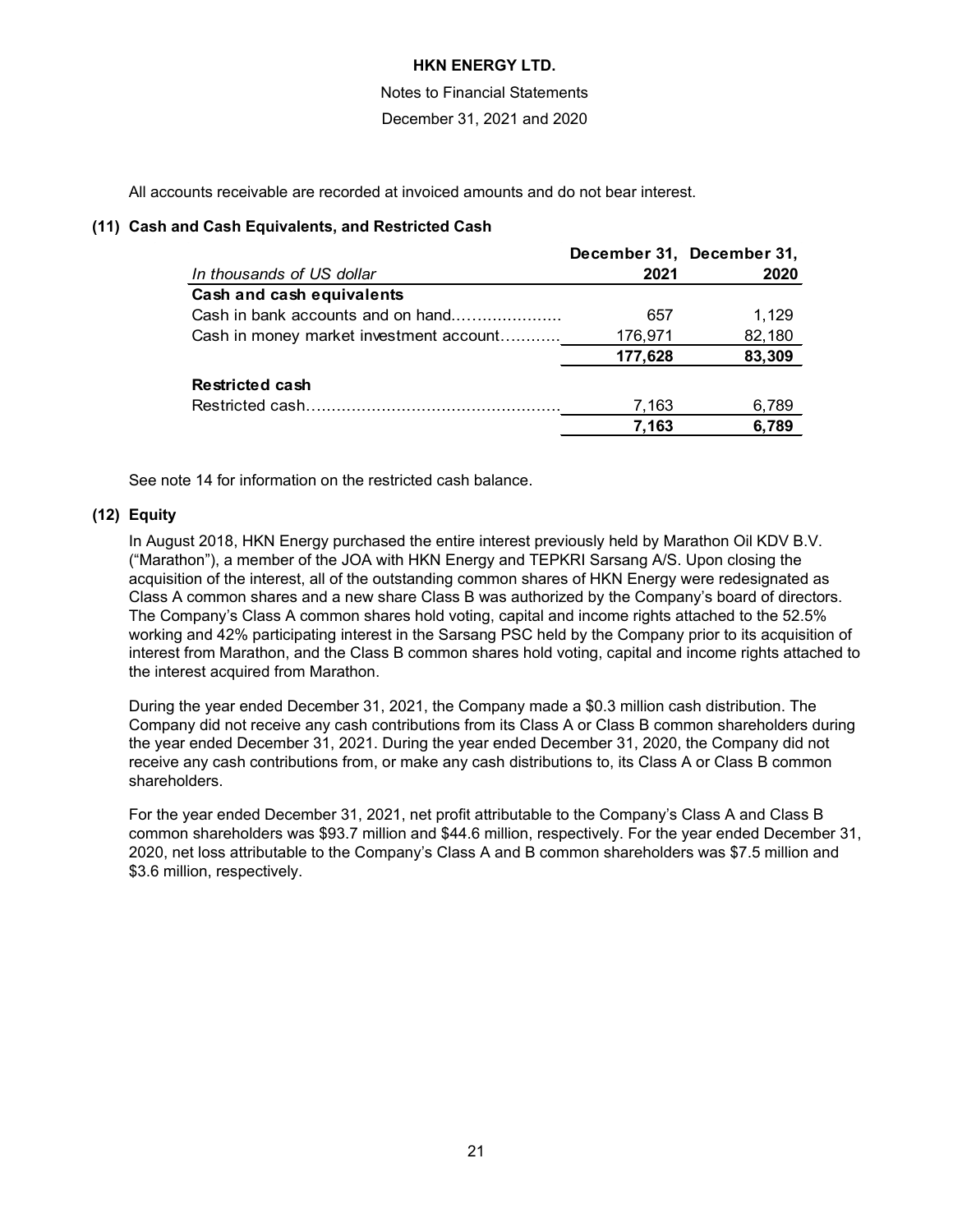## Notes to Financial Statements

December 31, 2021 and 2020

#### **(13) Trade and Other Payables**

|                                               |        | December 31, December 31, |
|-----------------------------------------------|--------|---------------------------|
| In thousands of US dollar                     | 2021   | 2020                      |
| Trade and other payables - current            |        |                           |
|                                               | 20,280 | 13,132                    |
| Revenues payable to co-venturer - current     | 29,911 | 12,991                    |
| Capital spending advances to co-venturer      | 532    |                           |
|                                               | 2,446  | 2,031                     |
| <b>Accrued expenses</b>                       |        |                           |
|                                               | 4,828  | 3.665                     |
|                                               | 3,916  | 3,805                     |
|                                               | 57     | 57                        |
|                                               | 314    | 64                        |
|                                               | 62,284 | 35,745                    |
|                                               |        |                           |
| Trade and other payables - non-current        |        |                           |
| Revenues payable to co-venturer - non-current |        | 6,277                     |
|                                               |        | 6.277                     |

Accounts payable comprise invoices due to suppliers and are normally settled within 30 days. See note 10 for explanation of revenues and transportation payable. Compensation payable consists primarily of bonuses payable, which are settled in the subsequent year. Accrued interest relates to debt payable (see note 14). See note 18 for explanation of PSC obligations. Other accrued expenses primarily include payables to related affiliates for general and administrative services (see note 19).

#### **(14) Debt and Finance Income/Expense**

On May 5, 2020, the Company closed on a nine-year loan of \$49 million from the United States International Development Finance Corporation (DFC) in order to finance the development of a 25,000 barrel per day production facility on the Sarsang Block. The loan matures on May 15, 2029. The Company received the first installment payout of \$37.5 million on May 27, 2020. The first installment bears interest at a rate of 6.86% (5.75% stated interest rate plus a 1.11% rate necessary to fund the loan through the marketing of the lender's certificates of participation). The Company received the second and final installment payout of \$11.5 million on January 27, 2021. The second installment bears interest at a rate of 6.55% (5.75% stated interest rate plus a 0.80% rate necessary to fund the loan through the marketing of the lender's certificates of participation).

Per the loan terms, the Company must establish an account and keep it funded up to the Debt Service Reserve Requirement, which equals amounts due on the loan for the immediately succeeding six months. Therefore, the Company had \$1.7 million in a debt service reserve for the loan included as restricted cash on the accompanying statement of financial position at December 31, 2021. Per the loan's financial covenants, the Company must maintain a Reserve Tail Ratio of no less than 20%, a ratio of Current Assets to Current Liabilities of 1:1, and funds or assets on deposit with a market value at least equal to the Debt Service Reserve Requirement (see discussion above). Upon completion of the production facility, the Company must maintain a ratio of Net Cash Flow to Debt Service of not less than 1.4 to 1 for both the most recently completed and the next succeeding four consecutive full fiscal quarters. As of December 31, 2021 and 2020 and during all interim testing periods within the years, the Company was in compliance with all required financial covenants. The Company expects to remain in compliance with all of the loan's required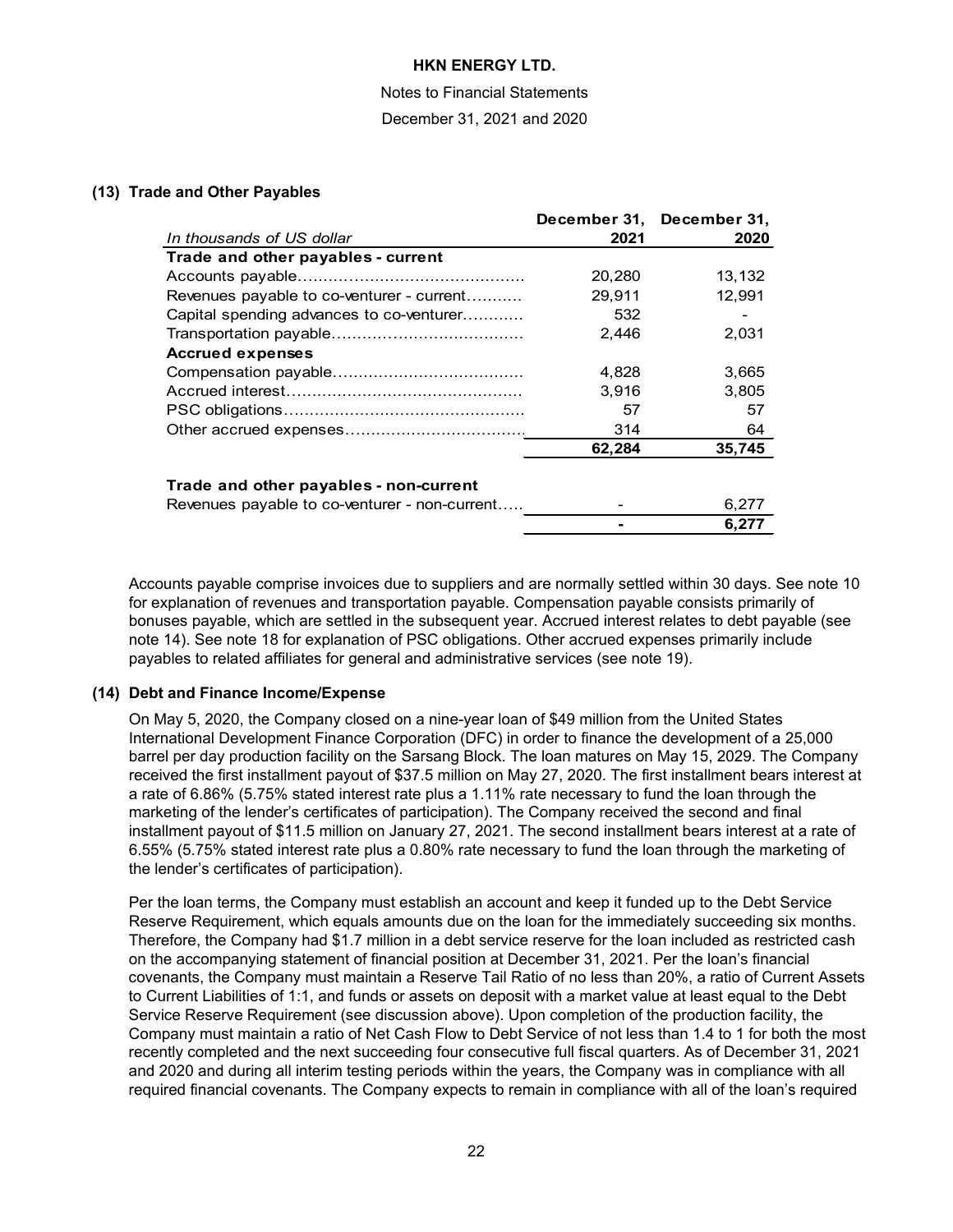Notes to Financial Statements December 31, 2021 and 2020

financial covenants for a period of one year from the date the financial statements are authorized to be issued.

On March 6, 2019, the Company closed on a five-year unsecured bond of \$100 million with semi-annual interest payments at a coupon rate of 11%. The bond matures on March 6, 2024. Per the bond terms, the bond should be on a pari passu basis with any additional debt the Company secures. Therefore, as a result of the Company securing the loan discussed above, the Company had \$5.5 million (six months of interest) in a debt service reserve for the bond included as restricted cash on the accompanying statement of financial position at December 31, 2021. Per the bond's financial covenants, the Company must maintain a minimum Equity Ratio of 40%, and a minimum liquidity of 1.5 times the estimated next 12 months interest based on the outstanding debt as of the calculation date. As of December 31, 2021 and 2020 and during all interim testing periods within the years, the Company was in compliance with all required financial covenants. The Company expects to remain in compliance with all of the bond's required financial covenants for a period of one year from the date the financial statements are authorized to be issued.

The net proceeds from the debt instruments have been and will continue to be used to fund ongoing operations of the Company. At December 31, 2021 and 2020, total current and non-current debt, net of debt issuance costs and fees consisted of the following:

|                                                                                                    | December 31, December 31,              |                                         |
|----------------------------------------------------------------------------------------------------|----------------------------------------|-----------------------------------------|
| In thousands of US dollar                                                                          | 2021                                   | 2020                                    |
| Debt, net of issuance costs and fees - current                                                     |                                        |                                         |
|                                                                                                    | 3,500                                  |                                         |
|                                                                                                    | 3,500                                  |                                         |
| Debt, net of issuance costs and fees - non-current<br>Amortization of debt issuance costs and fees | 145.500<br>(2,941)<br>(1,236)<br>2,039 | 137.500<br>(2,941)<br>(1, 236)<br>1,230 |
|                                                                                                    | 143.362                                | 134,553                                 |

Current debt, net of issuance costs and fees, as of December 31, 2021 represents the portion of principal due in 2022 on the \$49 million DFC loan. The increase in total current and non-current debt (net of issuance costs and fees) of \$12.3 million during 2021 consists of \$11.5 million of net cash flows from debt proceeds, and \$0.8 million of non-cash changes from the amortization of debt issuance costs and fees. The increase in debt (net of issuance costs and fees) of \$36.8 million during 2020 consists of \$36.0 million of net cash flows from debt proceeds and payments of debt issuance costs, and \$0.8 million of non-cash changes from the amortization of debt issuance costs and fees.

The following table provides a summary of the Company's principal payments on debt instruments by year they are due: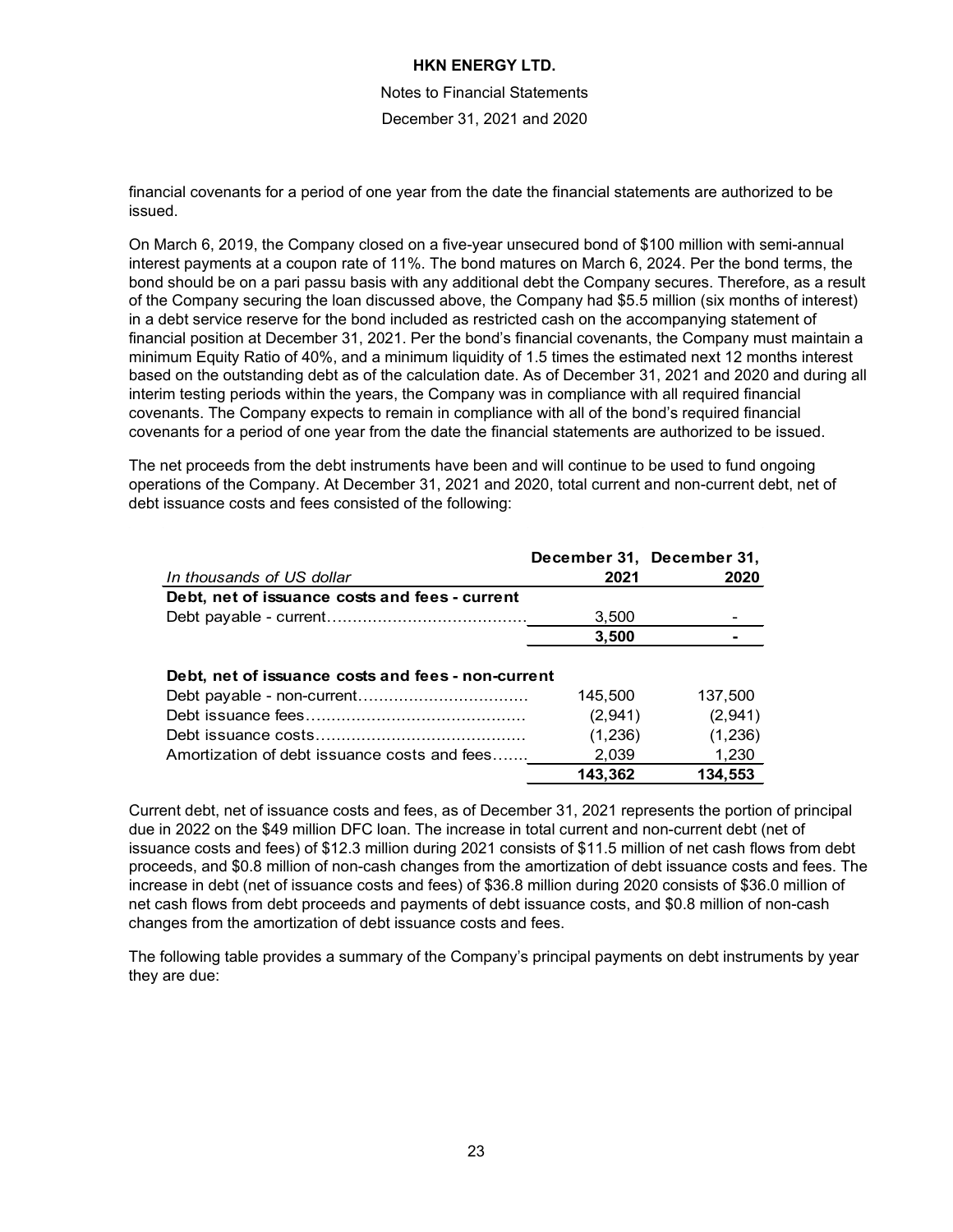Notes to Financial Statements

December 31, 2021 and 2020

|                           | 149,000 |
|---------------------------|---------|
| Thereafter                | 17,500  |
| 2026                      | 7,000   |
| 2025                      | 7,000   |
| 2024                      | 107,000 |
| 2023                      | 7,000   |
| 2022                      | 3,500   |
| In thousands of US dollar |         |

At December 31, 2021 and 2020, accrued interest was \$3.9 million and \$3.8 million, respectively, included within Trade and Other Payables on the accompanying statements of financial position (see note 13). For the years ended December 31, 2021 and 2020, finance income and finance expense consisted of the following:

| In thousands of US dollar                    | 2021      | 2020      |
|----------------------------------------------|-----------|-----------|
| <b>Finance income</b>                        |           |           |
|                                              | 32        | 394       |
|                                              | 2         | (112)     |
|                                              | 34        | 282       |
| Finance expense                              |           |           |
|                                              | (14, 226) | (12, 205) |
|                                              | (111)     | (321)     |
| Amortization of debt issuance costs and fees | (809)     | (773)     |
|                                              | (72)      | (213)     |
|                                              | 1,407     | 778       |
|                                              | (13.811)  | (12, 734) |

As noted in the table above, for the years ended December 31, 2021 and 2020, the Company earned less than \$0.1 million and \$0.3 million, respectively, in interest income on cash held in a Bank of America money market account. Interest receivable on the account at both December 31, 2021 and 2020 was less than \$0.1 million, and is included on the accompanying statements of financial position within Trade and Other Receivables (see note 10).

## **(15) Lease Liabilities**

As of December 31, 2021, current lease liabilities of \$0.3 million and non-current lease liabilities of \$0.4 million are included on the accompanying statement of financial position. These lease liabilities are related to the fixed rent component of office space leases. As of December 31, 2020, current lease liabilities of \$3.7 million and non-current lease liabilities of \$0.7 million are included on the accompanying statement of financial position. These lease liabilities are related to non-cancellable leases of oil production operating facilities and the fixed rent component of office space leases.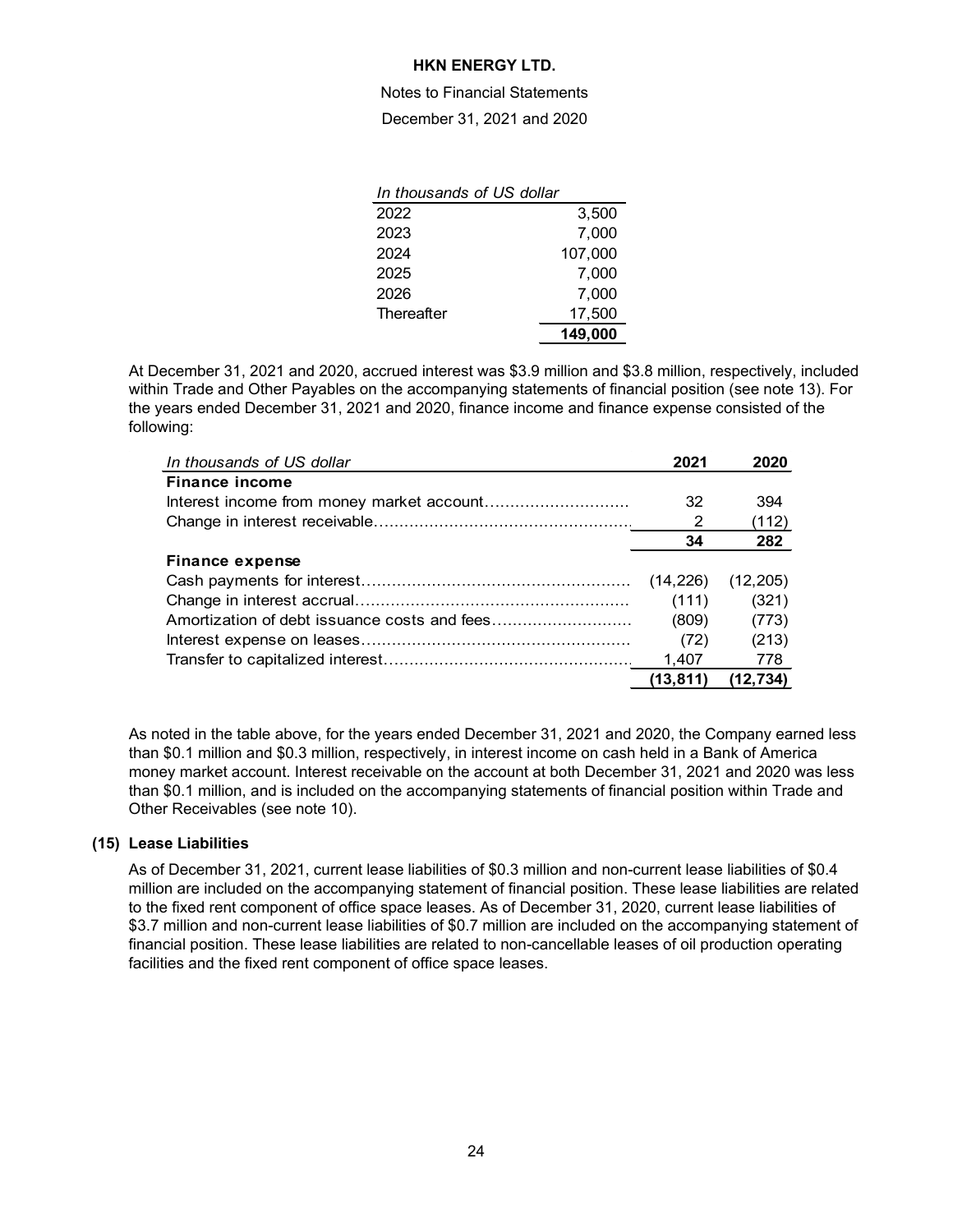## Notes to Financial Statements December 31, 2021 and 2020

| In thousands of US dollar | 2021    | 2020    |
|---------------------------|---------|---------|
| <b>Lease liabilities</b>  |         |         |
|                           | 4.375   | 7.400   |
|                           | (504)   | 82      |
|                           | (3,258) | (3,320) |
|                           | 72      | 213     |
|                           | 685     | 4,375   |
|                           |         |         |
|                           | 269     | 3.689   |
|                           | 416     | 686     |
|                           | 685     | 4.375   |

The identified lease liabilities have no significant impact on the Company's financing or debt covenants. The Company does not have any residual value guarantees. Extension options are included in the lease liability when, based on management's judgment, it is reasonably certain that an extension will be exercised. The Company also has short-term apartment and office leases. Some office leases include a variable rent component. Total payments for short-term leases and the variable rent component of office leases were \$0.5 million and \$0.5 million for the years ended December 31, 2021 and 2020, respectively, and were recognized within general and administrative expenses.

| In thousands of US dollar              | 2021 | 2020  |
|----------------------------------------|------|-------|
| Lease maturity analysis                |      |       |
|                                        |      | 3,436 |
|                                        | 320  |       |
|                                        | 365  | 469   |
|                                        |      | 470   |
|                                        |      |       |
|                                        | 685  | 4,375 |
| Amounts payable under leases           |      |       |
|                                        | 295  | 3.760 |
|                                        | 434  | 731   |
|                                        | 729  | 4,491 |
|                                        | (44) | (116) |
|                                        |      |       |
| Net present value of lease obligations | 685  | 4.375 |

#### **(16) Decommissioning Provisions**

| In thousands of US dollar         | 2021  | 2020  |
|-----------------------------------|-------|-------|
| <b>Decommissioning provisions</b> |       |       |
|                                   | 6.316 | 4.629 |
|                                   | 2.355 | 1,480 |
|                                   | 268   | 207   |
| Balance at December 31            | 8.939 | 6,316 |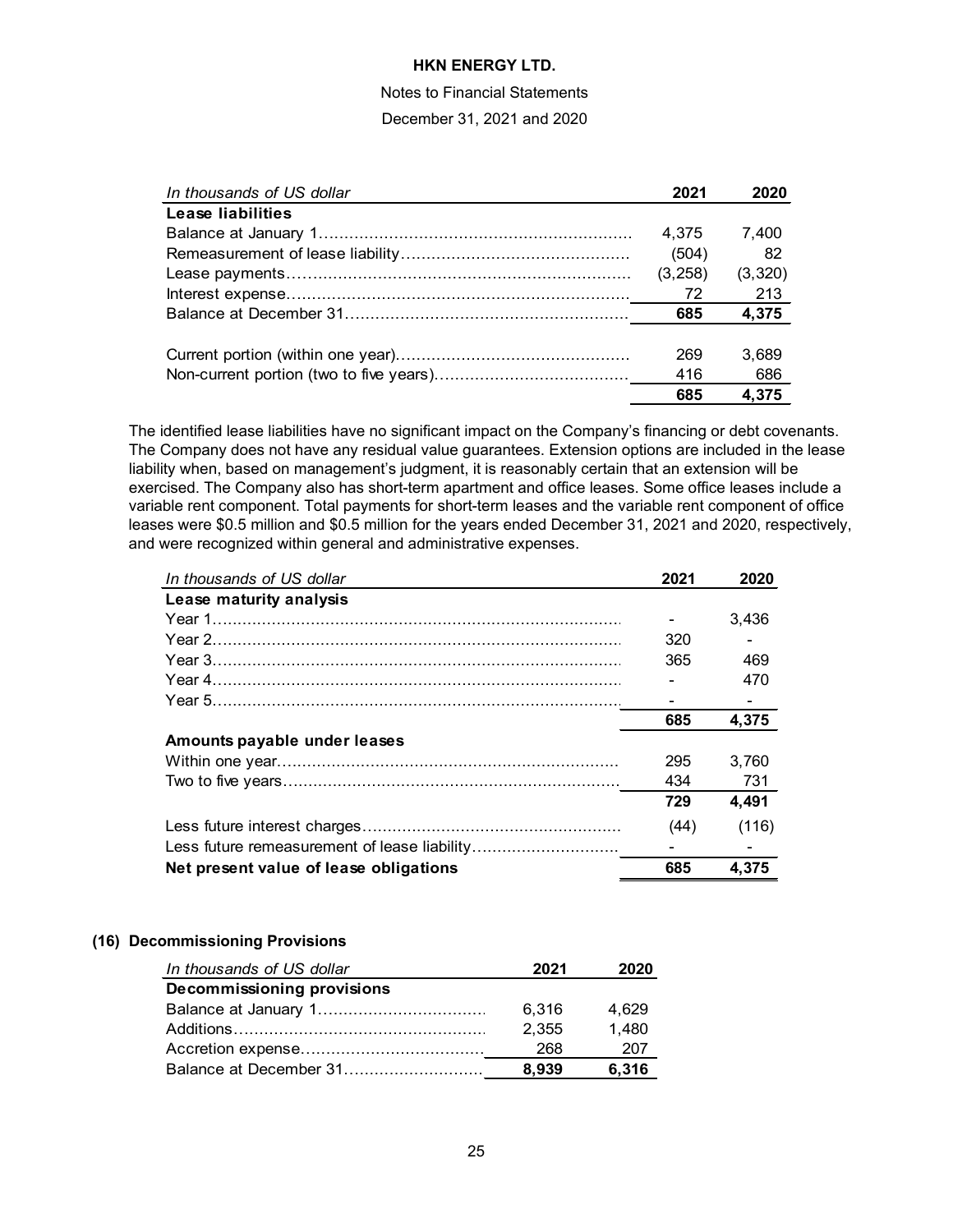Notes to Financial Statements

December 31, 2021 and 2020

Provision for decommissioning costs is made in full when the Company has an obligation associated with future plugging and abandonment costs on its oil properties. The amount recognized is the present value of the estimated future expenditure. An amount equivalent to the discounted initial provision for decommissioning costs is capitalized and amortized over the life of the underlying asset on a unit of production basis over proven reserves. Any change in the present value of the estimated expenditure is reflected as an adjustment to the provision and the oil and gas asset.

## **(17) Financial Instruments – Fair Value and Risk Management**

|                                      |         | December 31, December 31, |
|--------------------------------------|---------|---------------------------|
| In thousands of US dollar            | 2021    | 2020                      |
| <b>Financial assets</b>              |         |                           |
|                                      | 177,628 | 83.309                    |
|                                      | 7,163   | 6,789                     |
| Trade and other receivables          | 137,108 | 91.355                    |
|                                      | 122     | 75                        |
|                                      | 322,021 | 181,528                   |
| <b>Financial liabilities</b>         |         |                           |
|                                      | 62.284  | 42.022                    |
| Current and non-current debt - bonds | 103,576 | 98.500                    |
| Current and non-current debt - loans | 49.000  | 37.500                    |
|                                      | 214.860 | 178.022                   |

## **Fair values of financial assets and trade and other payables:**

The Company considers the carrying value of all its financial assets and trade and other payables approximates their fair values due to the short-term maturity of these instruments.

## **Fair values of debt:**

The Company obtained quoted prices for its \$100 million bond (see note 14), noting that the bond was trading at 103.576 percent of par and 98.5 percent of par at December 31, 2021 and 2020, respectively. Therefore, the fair value of the bond approximated \$103.6 million and \$98.5 million at December 31, 2021 and 2020, respectively. The Company considers the carrying value of its \$49.0 million loan (see note 14) to approximate fair value at December 31, 2021 and 2020. The fair values of the Company's debt are estimated based upon observable inputs that are classified as Level 2 in the fair value hierarchy.

## **Capital risk management:**

The Company manages its capital to ensure that the entity will be able to continue as a going concern while maximizing the return to shareholders through the optimization of the debt and equity balance. The capital structure of the Company consists of cash, cash equivalents, debt, and equity attributable to equity holders of the Company. Equity comprises issued capital, reserves and accumulated earnings as disclosed in the statement of changes in equity.

## **Capital structure:**

The Company's management reviews the capital structure on a regular basis and will make adjustments in light of changes in economic conditions. As part of this review, management considers the cost of capital and the risks associated with each class of capital.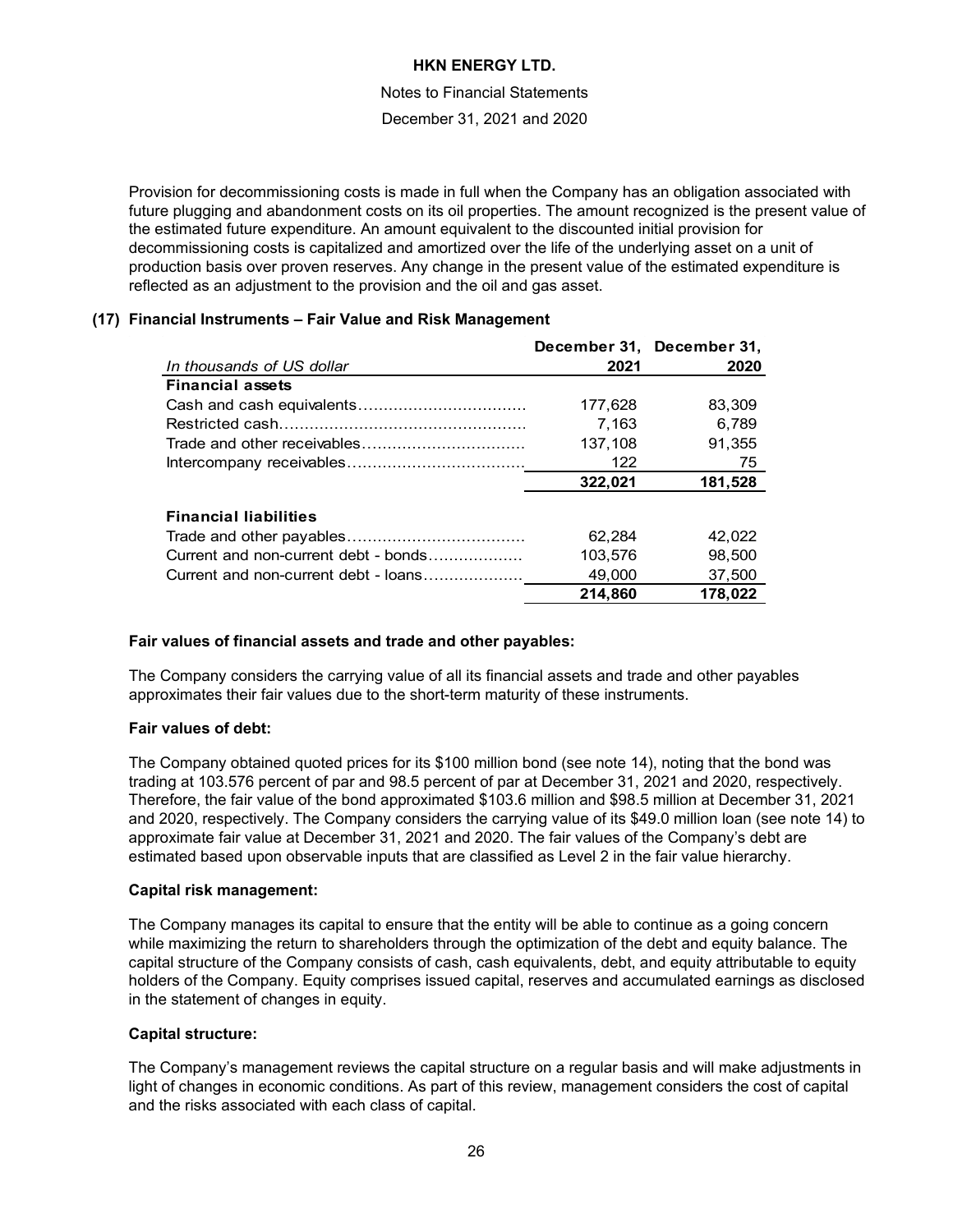Notes to Financial Statements December 31, 2021 and 2020

#### **Financial risk management objectives:**

The Company's management monitors and manages the financial risks relating to the operations of the Company. These financial risks include market risk (including commodity price, currency and fair value interest rate risk), credit risk, liquidity risk and cash flow interest rate risk.

During 2020, the Company purchased derivative financial instruments in order to manage its exposure to oil price risk. These instruments were not designated as hedging instruments. The resulting loss from these derivative instruments of \$2.0 million is recognized as a realized loss in the accompanying statement of comprehensive income (loss). As of December 31, 2021, the Company does not have any derivative financial instruments.

The Company currently has no currency risk or other hedges against financial risks as the benefit of entering into such agreements is not considered to be significant enough to outweigh the significant cost and administrative burden associated with such hedging contracts. The Company does not use derivative financial instruments for speculative purposes.

The risks are closely reviewed by management on a regular basis and steps are taken where necessary to ensure these risks are minimized.

## **Market risk:**

The Company's activities expose it primarily to the financial risks of changes in oil prices.

The Company's success is dependent on the price of oil, as the price the Company receives for the oil it produces heavily influences the revenue, profitability, cash flow available for capital expenditures, access to capital, and future rate of growth. Oil is a commodity and, therefore, oil prices are subject to wide fluctuations in response to relatively minor changes in supply and demand. Historically, the market for oil has been volatile and will likely continue to be volatile in the future. During 2021, the average price of oil was approximately \$70.91 per Bbl, based on published Dated Brent Crude Oil daily settlement prices. During 2020, the average price of oil was approximately \$41.84 per Bbl. A future oil price decline could lead to future impairments of the Company's oil properties as well as adversely affect its access to capital and financing to be able to meet its future obligations.

There have been no changes to the Company's exposure to other market risks or any changes to the manner in which the Company manages and measures the risk. The risks are monitored by management on a regular basis.

The Company conducts and manages its business predominantly in US dollars, the operating currency of the industry in which it operates.

A small portion of cash balances are held in Iraqi Dinar, the currency of the country in which the Company operates, to meet immediate operating and administrative expenses or to comply with local currency regulations. Additionally, some administrative costs are paid in British Pound. Fluctuations of these currencies does not pose a significant risk to the Company.

At December 31, 2021, a 10% weakening or strengthening of the US dollar against the other currencies in which the Company's monetary assets and monetary liabilities are denominated would not have a material effect on the Company's net current assets or profit before tax.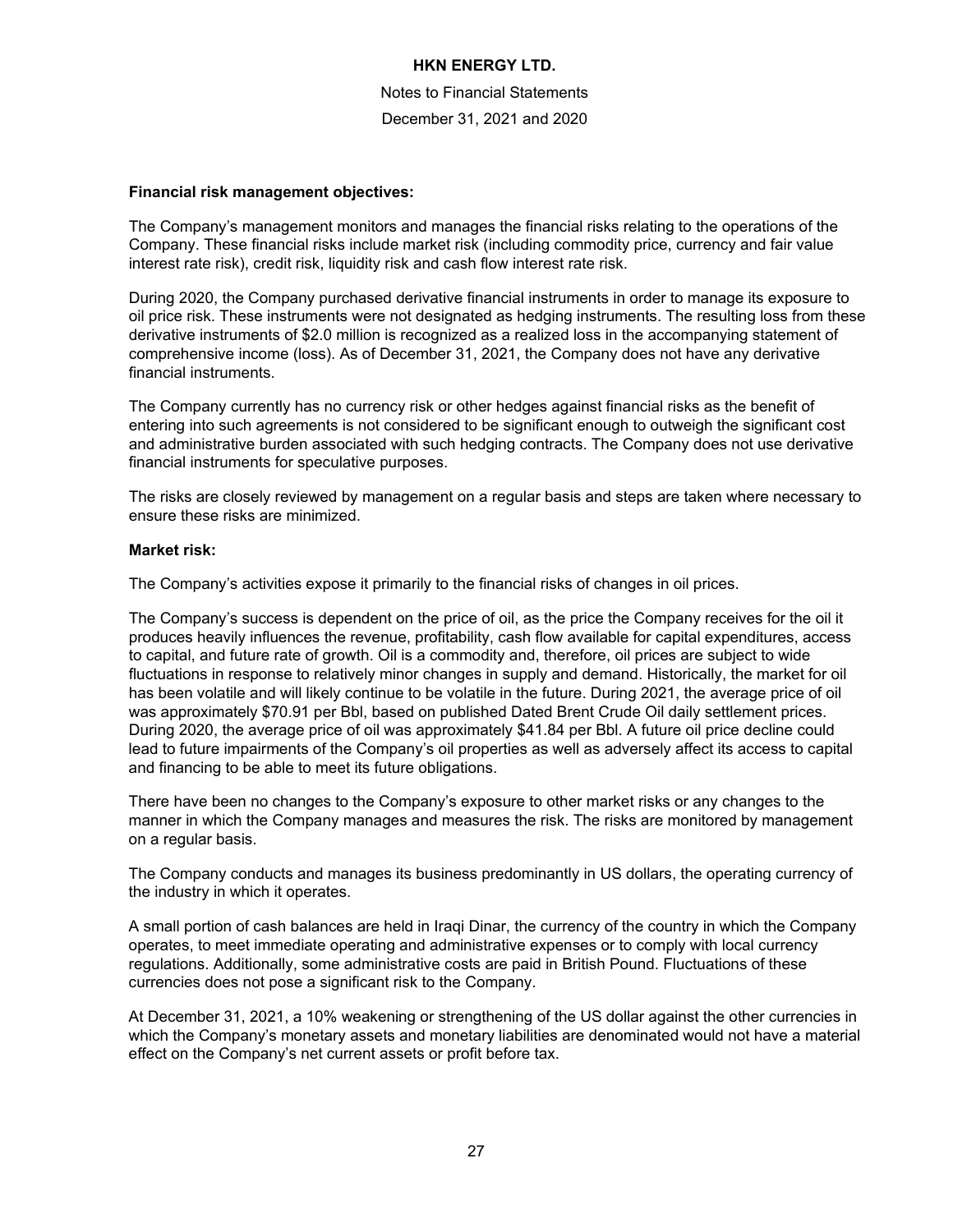Notes to Financial Statements December 31, 2021 and 2020

#### **Interest rate risk management:**

The Company's policy on interest rate management is agreed at the management level and is reviewed on an ongoing basis. The current policy is to maintain a certain amount of funds in the form of cash for shortterm liabilities and have the rest on relatively short-term deposits, usually between one and three months, to maximize returns and accessibility.

Based on the exposure to the interest rates for cash and cash equivalents at the statement of financial position date, a 0.5% increase or decrease in interest rates would not have a material impact on the Company's profit for the year or the previous year. A rate of 0.5% is used as it represents management's assessment of a reasonable change in interest rates.

#### **Credit risk management:**

Credit risk refers to the risk that a counterparty will default on its contractual obligations resulting in financial loss to the Company. At December 31, 2021 and 2020, the maximum exposure to credit risk from a trade receivable outstanding from the KRG, the Company's sole customer, was \$137.1 million and \$88.7 million, respectively, representing receivables for oil sales and transportation. Non-payment of receivables by the KRG poses a material risk to the Company.

#### **Liquidity risk management:**

Ultimate responsibility for liquidity risk management rests with the management. It is the Company's policy to finance its business by means of internally generated funds and external capital. In common with many exploration companies, the Company raises finance for its exploration and appraisal activities in discrete tranches to finance its activities for limited periods. The Company seeks to raise further funding as and when required.

#### **(18) Commitments and Contingencies**

The Company is not currently a party to any litigation that it believes would have a materially adverse effect on the Group's business, financial condition, results of operations, or liquidity, other than the matters previously described.

The Company and its co-venturer have certain commitments defined by the PSC that are contingent upon the timing and length of the exploration, development, and production periods. These include Contractor obligations of \$0.3 million due in each year (unpaid amounts are accrued as PSC obligations within trade and other payables) and total aggregate payments of up to \$37.5 million due upon meeting four defined thresholds during the development phase of the PSC, of which \$2.5 million and \$5 million was paid by the Contractor to the KRG in 2014 and 2018, respectively. The third defined production threshold of 25 million barrels of crude oil was met in April 2020, and the required \$10 million was offset against the outstanding oil sales receivables from the KRG (see further discussion in note 20). The Company's working interest share of the \$2.5 million and \$5 million production bonuses paid, as well as the \$10 million production bonus offset against receivables, are expensed within operating expenses on the accompanying statements of comprehensive income (loss) for the years during which the payments were made. The fourth defined production threshold will be reached when production from the contract area reaches a cumulative amount of 50 million barrels of crude oil and \$20 million will be owed by the Contractor to the KRG. The Company anticipates reaching the fourth production threshold in 2022. The production bonuses represent an outflow of the Company's resources as an economic benefit to the KRG, rather than as an exchange for a service, and are therefore accounted for in accordance with IFRIC 21 *Levies* which requires that the obligation be recognized on the date at which the production milestone is reached.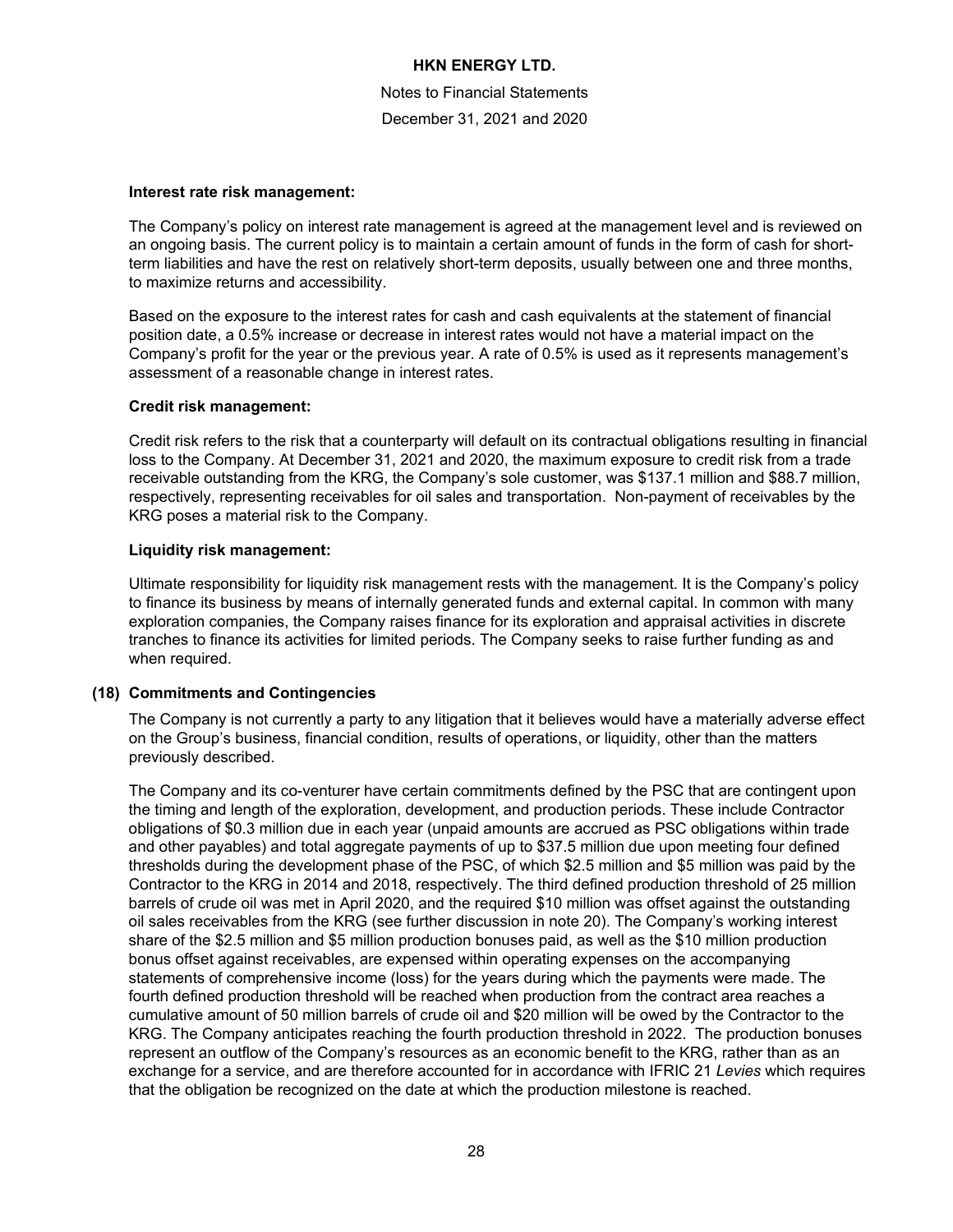Notes to Financial Statements December 31, 2021 and 2020

In addition, 20% of HKN Energy's profit petroleum is committed to a capacity building fund as set forth in the PSC. This value is retained by the KRG as a portion of its entitled production and is not included in HKN revenues or expenses.

The Company projects to have cash flows sufficient to satisfy the Company's obligations for the twelve months from the date the financial statements were authorized to be issued.

## **(19) Related Party Transactions**

On a periodic basis, net amounts due to and from affiliates under common control are settled through cash payments and cash receipts from affiliates. During 2021 and 2020, the Company paid general and administrative expenses of \$1.1 million and \$1.0 million, respectively, to related entities for management and administrative services provided to the Company, and rent. At December 31, 2021 and 2020, there was a net related party receivable outstanding of \$0.1 million and less than \$0.1 million, respectively, as intercompany receivables on the accompanying statements of financial positions.

Key management personnel compensation during 2021 and 2020 comprised the following:

| In thousands of US dollar    | 2021  | 2020  |
|------------------------------|-------|-------|
|                              |       |       |
| Short-term employee benefits | 4.585 | 4.080 |
| Post-employment benefits     | 101   | 96    |
|                              | 4.686 | 4.176 |

Compensation of the Company's key management personnel includes salaries, bonuses, hardships, and contributions to a retirement plan.

#### **(20) Oil Sales Receivables and Offsetting of Liabilities owed to the KRG**

In December 2020, the KRG presented a plan to the Company detailing how it would pay the November 2019 through February 2020 oil sales receivables, amounting to \$86.1 million (\$66.7 million net to the Company). Under the terms of this plan, certain outstanding liabilities owed by the Company to the KRG would be offset against oil sales receivables. The Company is also entitled to supplemental payments on monthly invoices beginning in January 2021 when Dated Brent prices exceed \$50 per Bbl. The Company receives 50% of the excess of the average monthly Dated Brent oil price above \$50 multiplied by monthly export volumes as a supplemental payment. The supplemental payments are to be applied against the November 2019 through February 2020 oil sales receivables.

The total gross amounts of liabilities offset against these receivables as of December 31, 2021 were \$25.4 million, which consisted of \$13.7 million of Oilfield Police Force costs, \$1.7 million of PSC obligations (\$1.5 million Environmental Fund payments and \$0.2 million of Production Rental payments), and \$10.0 million of Production Bonuses. Security costs were accrued within operating expenses or capital expenditures, PSC obligations were accrued within capital expenditures, and Production Bonuses were accrued within operating expenses.

On May 13, 2021, the Company received a letter from the KRG stating that, beginning with the March 2021 oil sales invoice, the KRG intended to remit 20% of the excess of the average monthly Dated Brent oil price above \$50 multiplied by monthly export volumes as a supplemental payment, rather than the original 50%. As of March 28, 2022, the date at which the financial statements were authorized to be issued, the Company has received supplemental payments calculated at 50% for the January and February 2021 oil sales invoices in the amount of \$6.3 million, and supplemental payments calculated at 20% for the March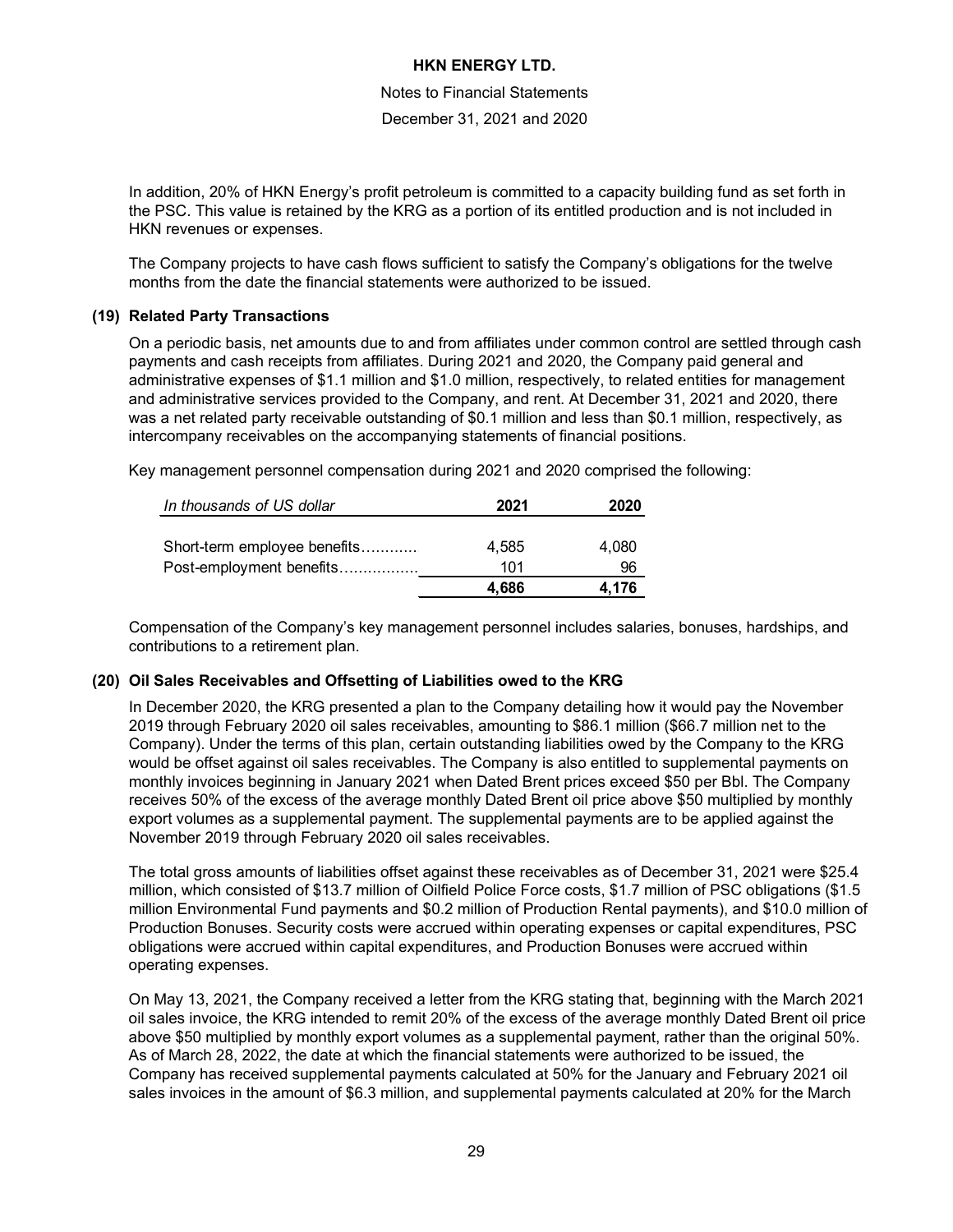Notes to Financial Statements December 31, 2021 and 2020

through November 2021 oil sales invoices in the amount of \$38.6 million, for a total of \$44.9 million received in supplemental payments.

As of March 28, 2022, \$15.7 million (\$12.2 million net to the Company) is still outstanding from the November 2019 through February 2020 oil sales receivables after applying the aforementioned supplemental payments and offsetting liabilities owed to the KRG by the Company. Additionally, the Company is owed \$2.4 million of transportation costs by the KRG in relation to November 2019 to February 2020 oil sales, amounting to \$18.1 million in total of receivables for this period (\$14.1 million net to the Company) still outstanding from the KRG as of March 28, 2022.

The following table summarizes the changes in Receivables from Oil Sales, within Trade and Other Receivables in the accompanying statements of financial position, from January 1, 2020 to December 31, 2021:

| In thousands of US dollar                                     |            |
|---------------------------------------------------------------|------------|
| Receivables from oil sales                                    |            |
|                                                               | 99.435     |
| Total contractor revenue from KRG purchases during the period | 158,468    |
|                                                               | (151, 275) |
| Liabilities owed to the KRG offset against receivables        | (20, 987)  |
|                                                               |            |
|                                                               | 85.641     |
| Total contractor revenue from KRG purchases during the period | 350.799    |
|                                                               | (266, 467) |
| KRG supplemental payments for oil sales during the period     | (32, 598)  |
| Liabilities owed to the KRG offset against receivables        | (4, 438)   |

The Company is currently maintaining a live model of the recoverability of these oil sales receivables, taking into account the aforementioned decrease of the supplemental payment multiplier from 50% to 20%. According to the model, the Company expects to fully recover the receivables in 2022. In addition, the KRG continues to remit payment for current invoices within an average of 60 days following the month of delivery. Based on these factors, the Company believes the oil sales receivables will be recovered in full.

#### **(21) Subsequent Events**

As of March 28, 2022, the Company has received \$84.9 million in payments during 2022 from the KRG for oil sales and transportation. Of this amount, \$72.5 million was attributable to October and November 2021 oil sales and transportation (\$56.2 million net to HKN), and \$12.4 million were supplemental payments due to Dated Brent prices exceeding \$50 per Bbl in the applicable months (see note 20).

On February 15, 2022, the Federal Supreme Court of Iraq issued a ruling that the Kurdistan Oil and Gas Law is unconstitutional, instructed the KRG to hand over all oil production from areas located in Kurdistan to the Federal Government of Iraq and that the Federal Government of Iraq has the right to pursue the invalidation of the KRG's production sharing contracts. HKN was not a party to the litigation, and it is unclear how the KRG and the Federal Government of Iraq will take action on the ruling. HKN has not experienced any change in its operations as a result of this ruling and has been instructed to continue its operations by the KRG. HKN has received payments for oil sales from the KRG and extended its sales contract with the KRG subsequent to the Federal Supreme Court of Iraq ruling. HKN will continue to